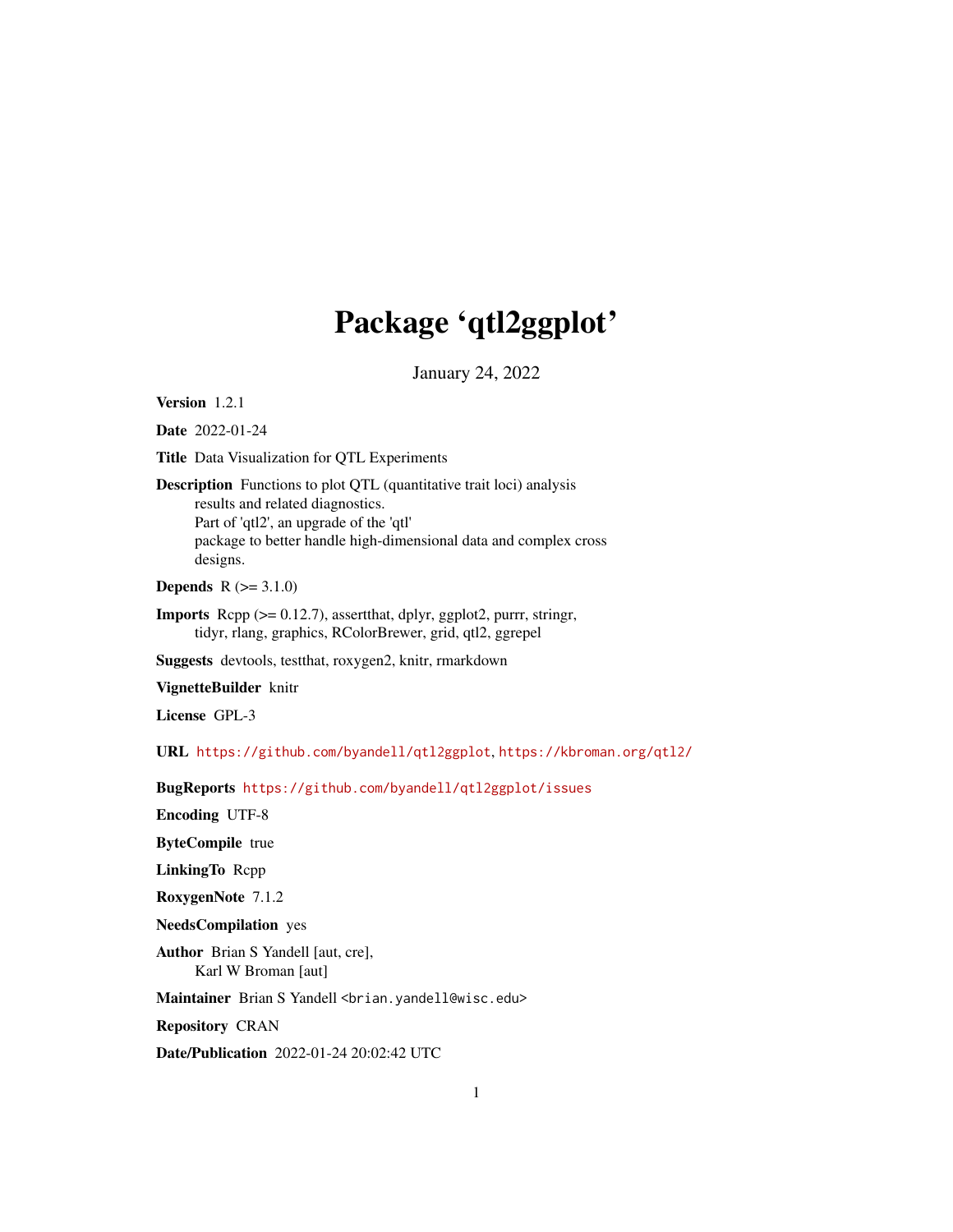## <span id="page-1-0"></span>R topics documented:

| $\overline{2}$ |
|----------------|
| 3              |
| 3              |
| $\overline{4}$ |
| 6              |
| $\tau$         |
| - 8            |
| - 9            |
|                |
|                |
|                |
|                |
|                |
|                |
|                |
|                |

#### **Index** [24](#page-23-0)

color\_patterns\_get *Set up col, pattern and group for plotting.*

### Description

Set up col, pattern and group for plotting.

### Usage

color\_patterns\_get(scan1ggdata, col, palette = NULL)

### Arguments

| scan1ggdata | data frame to be used for plotting                               |
|-------------|------------------------------------------------------------------|
| col         | Color for color column in scan lggdata                           |
| palette     | for colors (default NULL uses "Dark2" from RColorBrewer package) |

### Value

list of colors and shapes.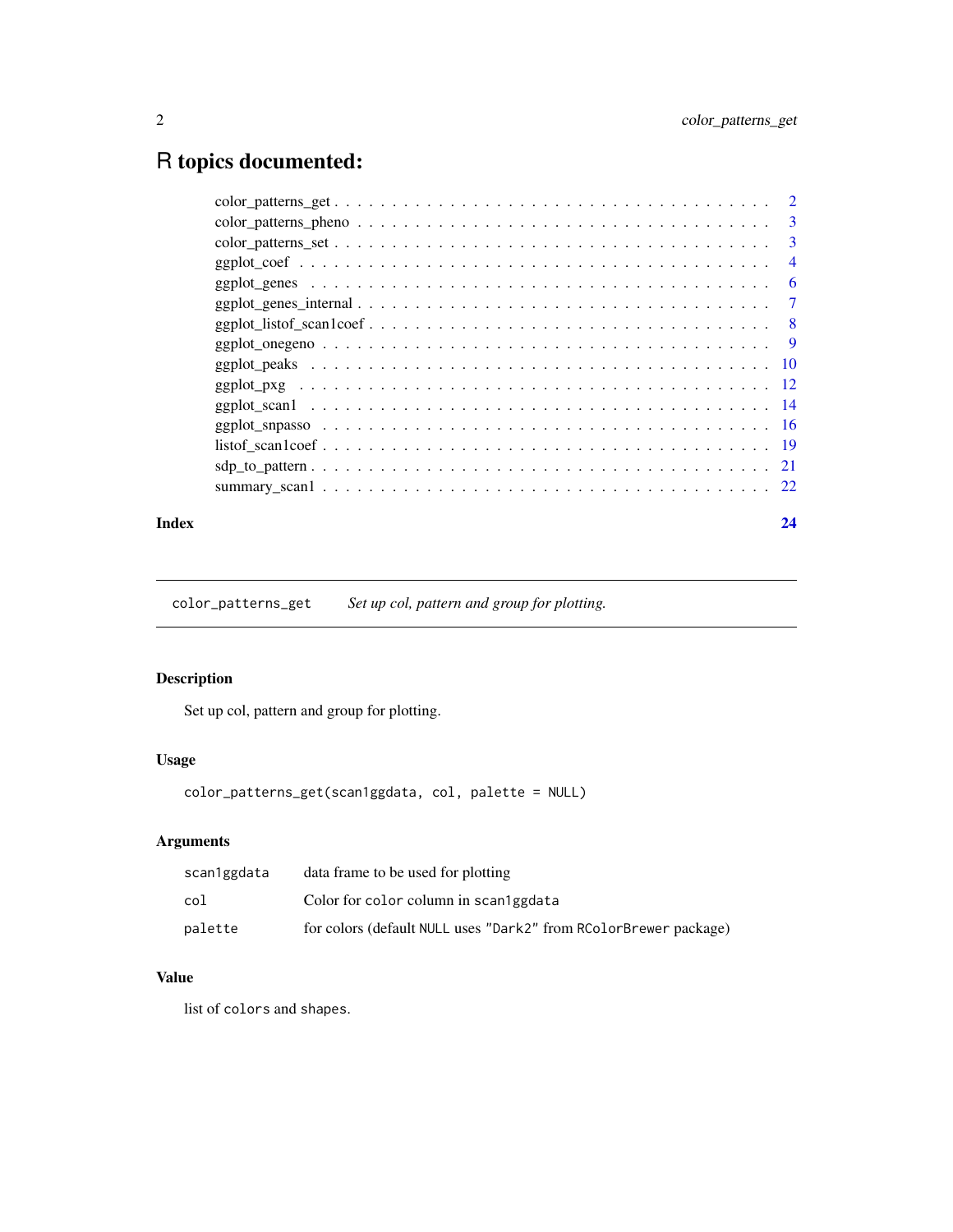<span id="page-2-0"></span>color\_patterns\_pheno *Set up col, pattern, shape and group for plotting.*

### Description

Set up col, pattern, shape and group for plotting.

### Usage

```
color_patterns_pheno(
  scan1ggdata,
  lod,
  pattern,
  col,
  shape,
  patterns,
  facet = NULL)
```
### Arguments

| scan1ggdata | data frame to be used for plotting                     |
|-------------|--------------------------------------------------------|
| lod         | matrix of LOD scores by position and pheno             |
| pattern     | allele pattern of form AB: CDEFGH                      |
| col         | Color for color column in scan1ggdata                  |
| shape       | Shape for shape column in scan1ggdata                  |
| patterns    | Connect SDP patterns: one of c("none", "all", "hilit") |
| facet       | use facet_wrap if not NULL                             |

### Value

data frame scan1ggdata with additional objects.

color\_patterns\_set *Set up colors for patterns or points*

### Description

Set up colors for patterns or points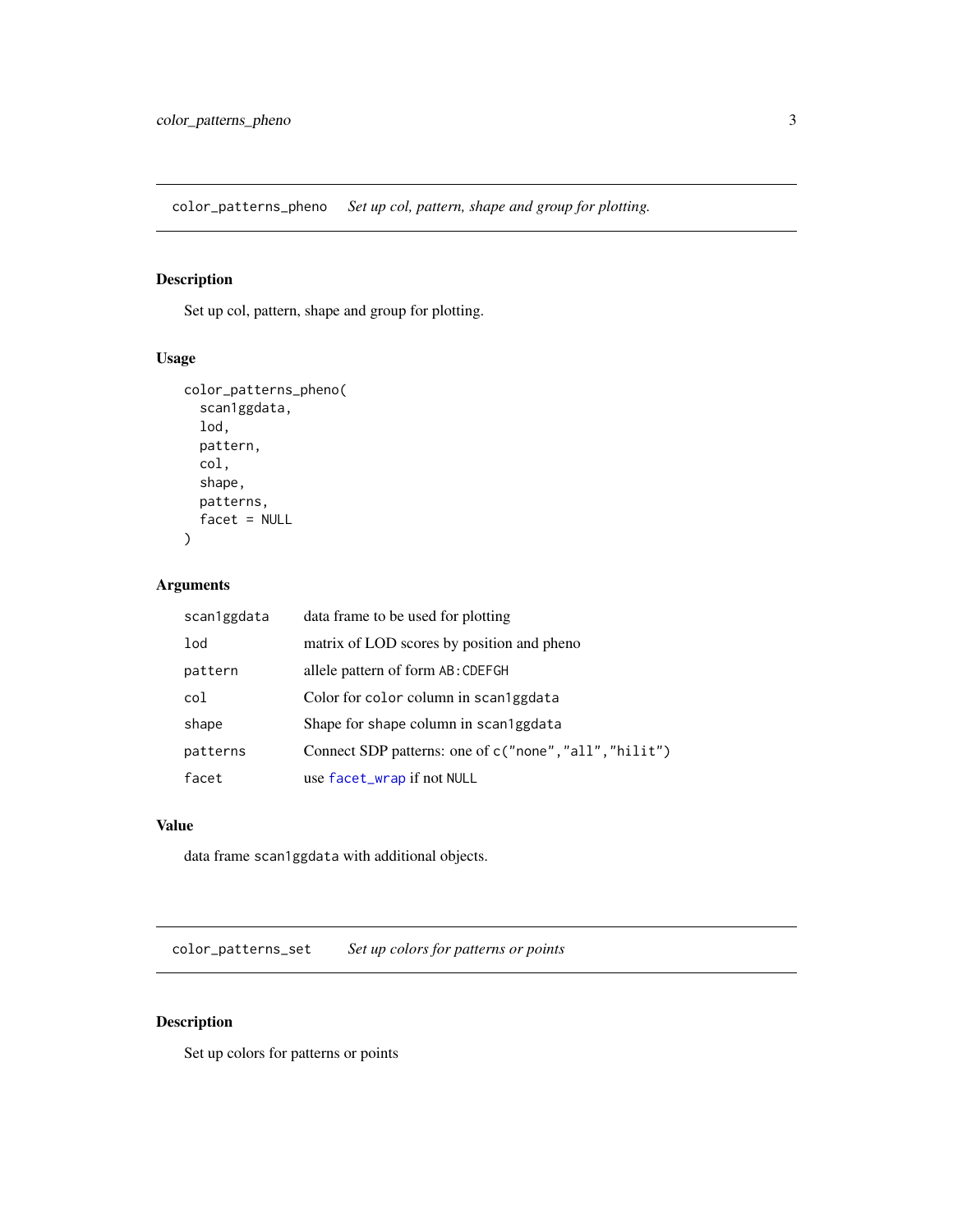### Usage

```
color_patterns_set(
  scan1output,
  snpinfo,
  patterns,
  col,
  pattern,
  show_all_snps,
  col_hilit,
  drop_hilit,
  maxlod
\mathcal{E}
```
### Arguments

| scanloutput   | output of linear mixed model for phename (see scan1)                                          |
|---------------|-----------------------------------------------------------------------------------------------|
| snpinfo       | Data frame with snp information                                                               |
| patterns      | Connect SDP patterns: one of c("none", "all", "hilit").                                       |
| col           | Color of other points, or colors for patterns                                                 |
| pattern       | allele pattern as of form AB: CDEFGH                                                          |
| show_all_snps | show all SNPs if TRUE                                                                         |
| col_hilit     | Color of highlighted points                                                                   |
| drop_hilit    | SNPs with LOD score within this amount of the maximum SNP association will<br>be highlighted. |
| maxlod        | Maximum LOD for drop of drop_hilit                                                            |

### Value

list of col and pattern.

<span id="page-3-1"></span>ggplot\_coef *Plot QTL effects along chromosome*

### Description

Plot estimated QTL effects along a chromosomes.

```
ggplot_coef(
 x,
 map,
 columns = NULL,
 col = NULL,
```
<span id="page-3-0"></span>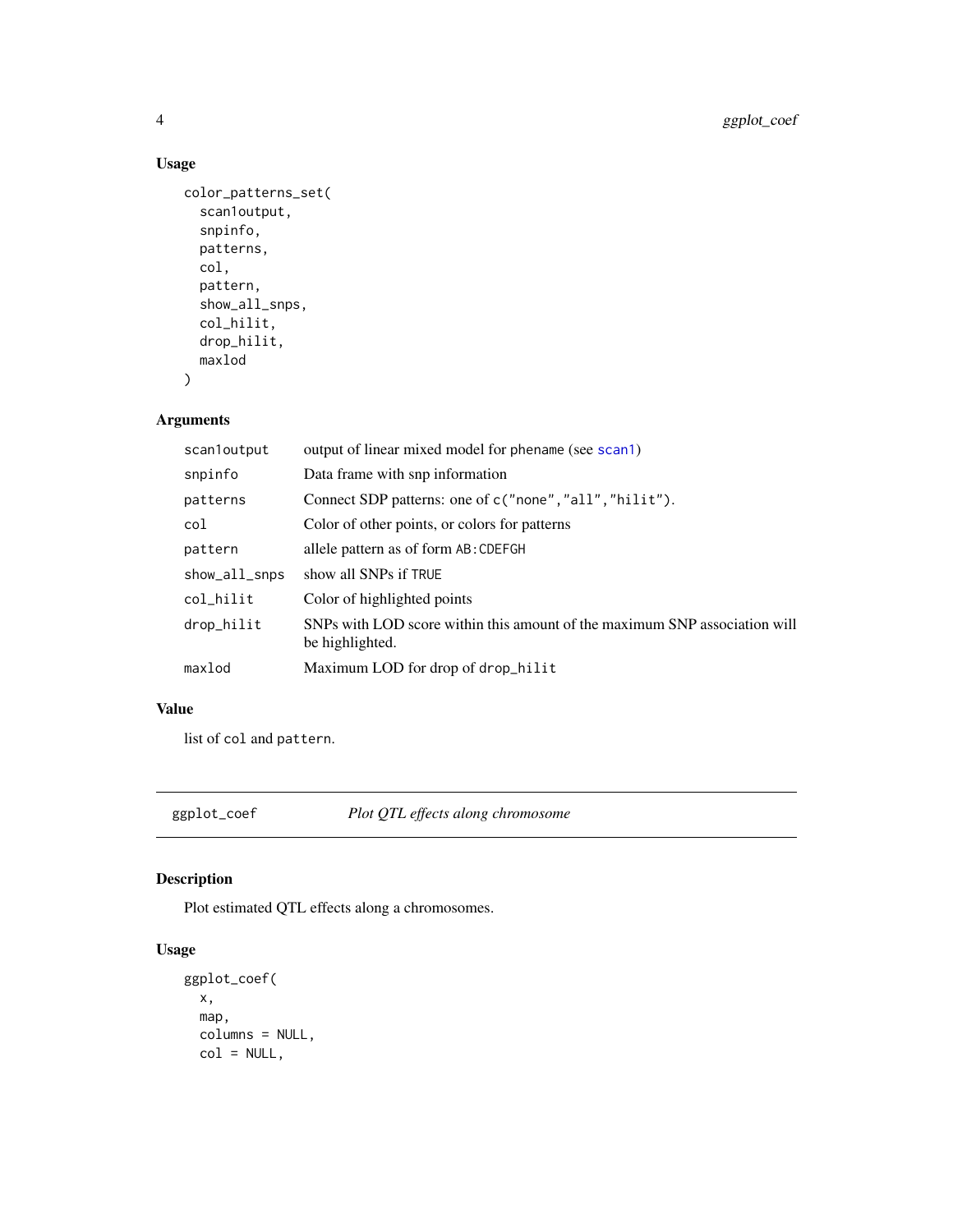### <span id="page-4-0"></span>ggplot\_coef 5

```
scan1_output = NULL,
 gap = 25,ylim = NULL,
 bgcolor = "gray90",
 altbgcolor = "gray85",
 ylab = "QTL effects",
 xlim = NULL,...
\mathcal{L}ggplot\_coefCC(x, map, colors = qt12::CCcolors, ...)## S3 method for class 'scan1coef'
```

```
autoplot(x, \ldots)
```
### Arguments

| $\mathsf{x}$ | Estimated QTL effects ("coefficients") as obtained from scan1coef.                                                                                                     |
|--------------|------------------------------------------------------------------------------------------------------------------------------------------------------------------------|
| map          | A list of vectors of marker positions, as produced by insert_pseudomarkers.                                                                                            |
| columns      | Vector of columns to plot                                                                                                                                              |
| col          | Vector of colors, same length as columns. If NULL, some default choices are<br>made.                                                                                   |
| scan1_output | If provided, we make a two-panel plot with coefficients on top and LOD scores<br>below. Should have just one LOD score column; if multiple, only the first is<br>used. |
| gap          | Gap between chromosomes.                                                                                                                                               |
| ylim         | y-axis limits. If NULL, we use the range of the plotted coefficients.                                                                                                  |
| bgcolor      | Background color for the plot.                                                                                                                                         |
| altbgcolor   | Background color for alternate chromosomes.                                                                                                                            |
| ylab         | y-axis label                                                                                                                                                           |
| xlim         | x-axis limits. If NULL, we use the range of the plotted coefficients.                                                                                                  |
| $\cdots$     | Additional graphics parameters.                                                                                                                                        |
| colors       | Colors to use for plotting.                                                                                                                                            |

### Details

ggplot\_coefCC() is the same as ggplot\_coef(), but forcing columns=1:8 and using the Collaborative Cross colors, [CCcolors](#page-0-0).

### Value

object of class [ggplot](#page-0-0).

### See Also

[ggplot\\_scan1](#page-13-1), [ggplot\\_snpasso](#page-15-1)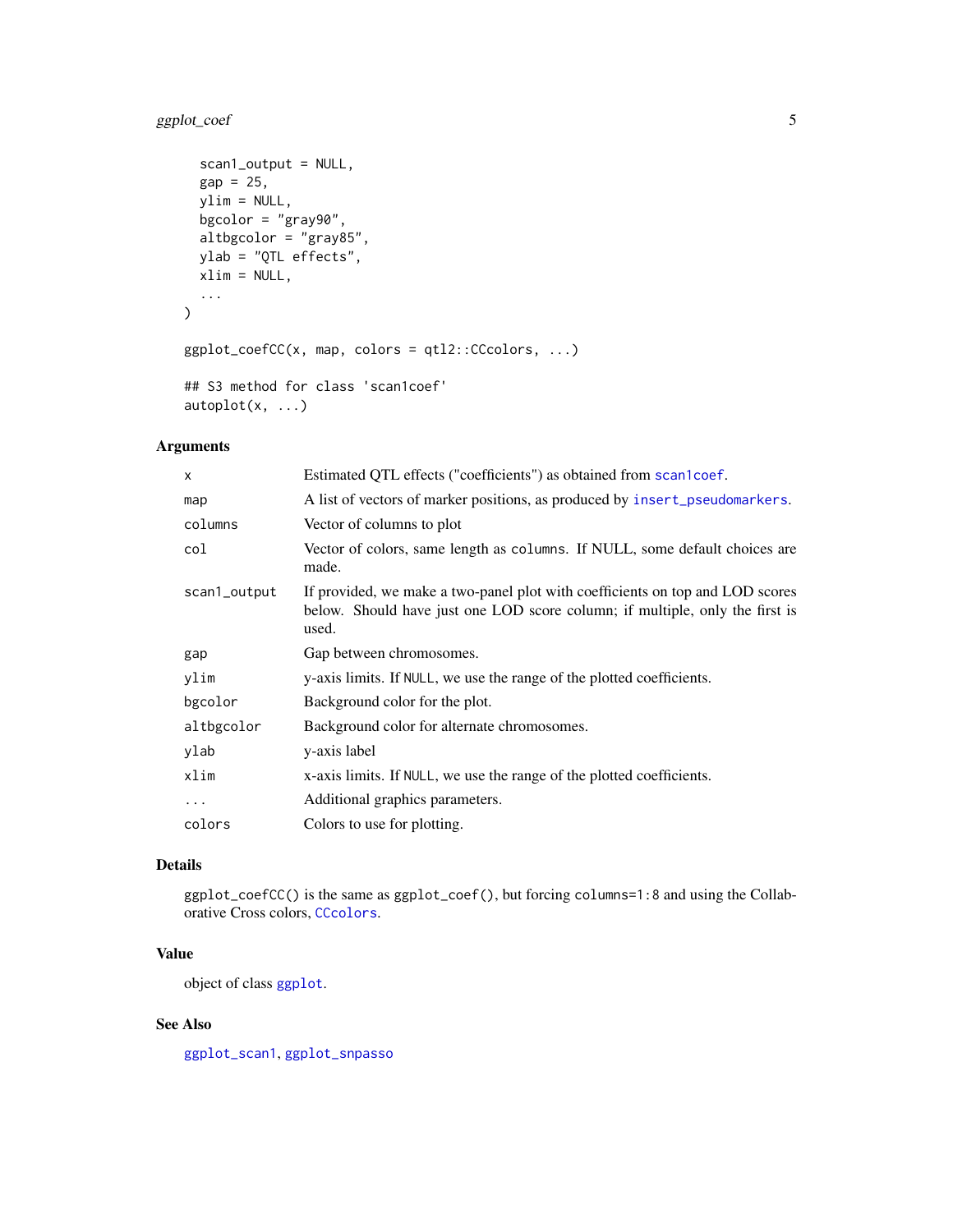#### Examples

```
# read data
iron <- qtl2::read_cross2(system.file("extdata", "iron.zip", package="qtl2"))
# insert pseudomarkers into map
map <- qtl2::insert_pseudomarkers(iron$gmap, step=1)
# calculate genotype probabilities
probs <- qtl2::calc_genoprob(iron, map, error_prob=0.002)
# grab phenotypes and covariates; ensure that covariates have names attribute
pheno <- iron$pheno[,1]
covar <- match(iron$covar$sex, c("f", "m")) # make numeric
names(covar) <- rownames(iron$covar)
# calculate coefficients for chromosome 7
coef <- qtl2::scan1coef(probs[,7], pheno, addcovar=covar)
# plot QTL effects
ggplot2::autoplot(coef, map[7], columns=1:3)
```
ggplot\_genes *Plot gene locations for a genomic interval*

### Description

Plot gene locations for a genomic interval, as rectangles with gene symbol (and arrow indicating strand/direction) below.

#### Usage

```
ggplot_genes(
  genes,
 xlim = NULL,
 minrow = 4,
 padding = 0.2,
  colors = c("black", "red3", "green4", "blue3", "orange"),
  ...
\mathcal{L}## S3 method for class 'genes'
autoplot(x, \ldots)
```
#### Arguments

genes Data frame containing start and stop in bp, strand (as "-", "+", or NA), and Name.

<span id="page-5-0"></span>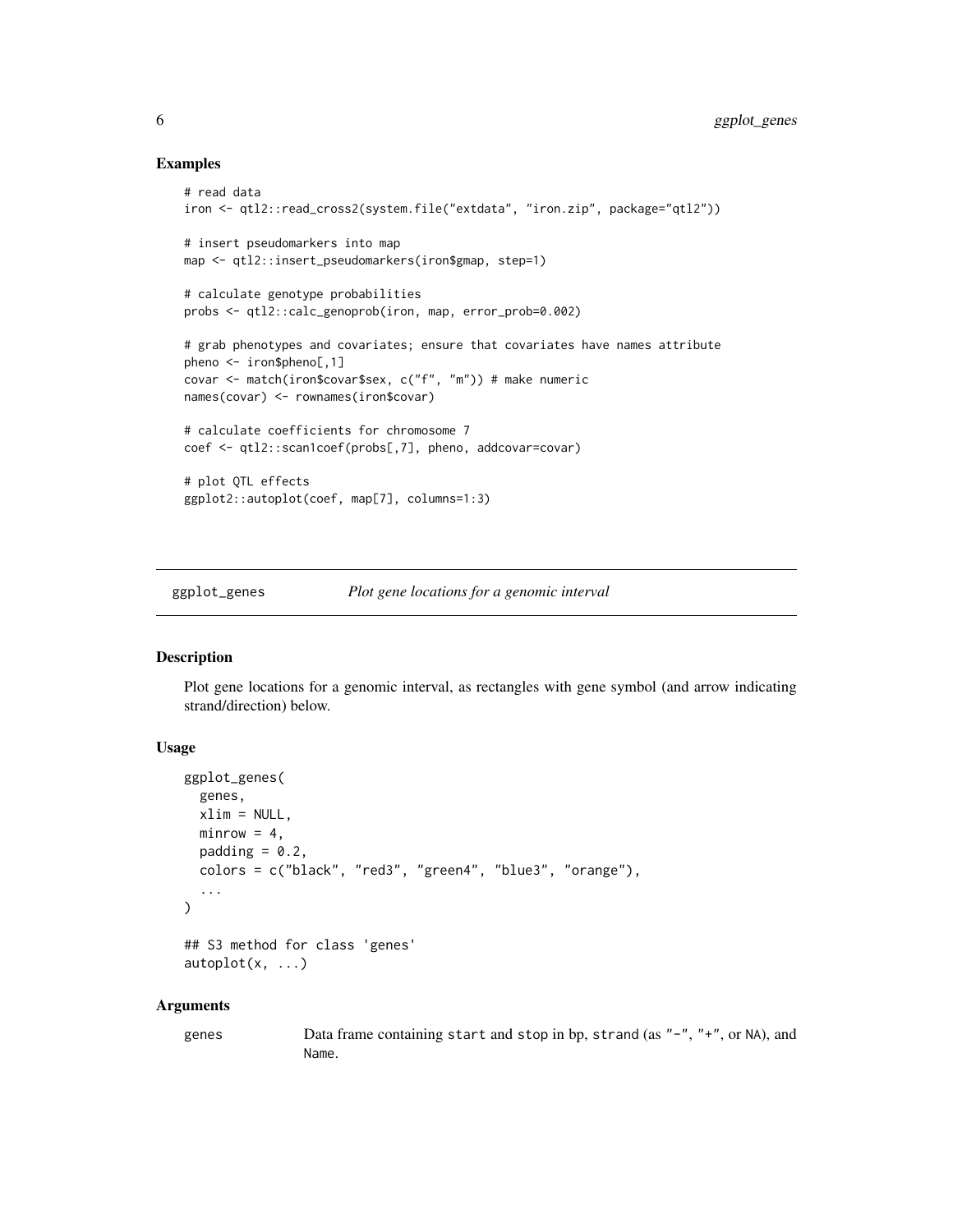<span id="page-6-0"></span>

| xlim    | x-axis limits (in Mbp)                                 |
|---------|--------------------------------------------------------|
| minrow  | Minimum number of rows of genes                        |
| padding | Proportion to pad with white space around the genes    |
| colors  | Vectors of colors, used sequentially and then re-used. |
|         | Optional arguments passed to plot.                     |
| X       | Object of class genes                                  |

### Value

None.

### Examples

```
filename <- file.path("https://raw.githubusercontent.com/rqtl",
                      "qtl2data/master/DOex",
                      "c2_genes.rds")
tmpfile <- tempfile()
download.file(filename, tmpfile, quiet=TRUE)
gene_tbl <- readRDS(tmpfile)
unlink(tmpfile)
```
ggplot\_genes(gene\_tbl)

ggplot\_genes\_internal *GGPlot internal routine for ggplot\_genes*

#### Description

Plot genes at positions

```
ggplot_genes_internal(
  start,
  end,
 strand,
  rect_top,
  rect_bottom,
  colors,
  space,
 y,
 dir_symbol,
 name,
  xlim,
  xlab = "Position (Mbp)",
 ylab = "",
```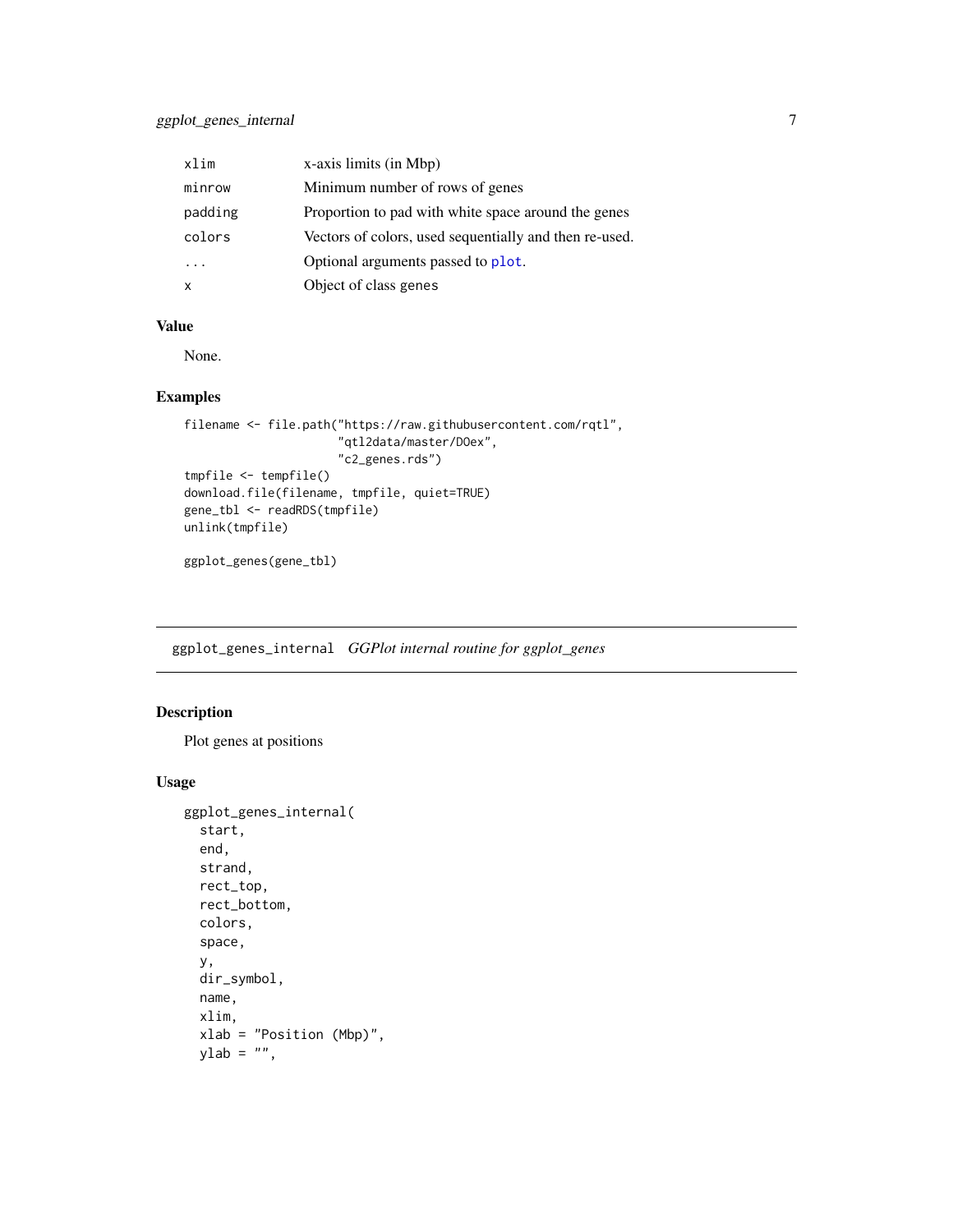```
bgcolor = "gray92",
 xat = NULL,legend.position = "none",
 vlines = NULL,
  ...
)
```
### Arguments

```
start, end, strand, rect_top, rect_bottom, colors, space, y, dir_symbol, name, xlim
               usual parameters
legend.position, vlines, xlab, ylab, bgcolor, xat
               hidden parameters
... Additional graphics parameters.
```
#### Value

object of class [ggplot](#page-0-0).

ggplot\_listof\_scan1coef

*Plot of object of class listof\_scan1coeff*

### Description

Plot object of class listof\_scan1coeff, which is a list of objects of class scan1coef.

```
ggplot_listof_scan1coef(
 x,
 map,
 columns = NULL,
 col = NULL,scan1_output = NULL,
  facet = "pattern",
  ...
)
## S3 method for class 'listof_scan1coef'
autoplot(x, \ldots)
```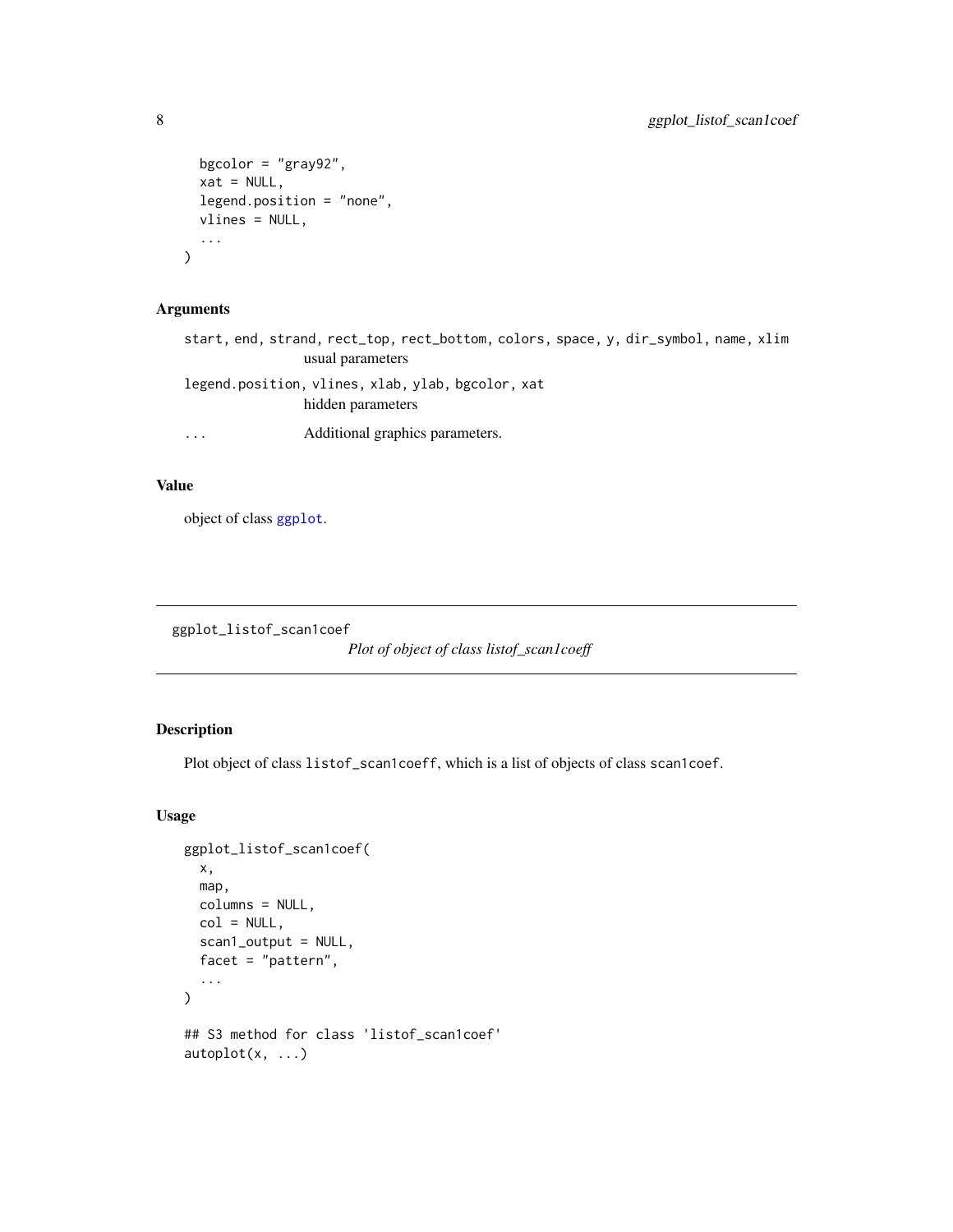### <span id="page-8-0"></span>ggplot\_onegeno 9

### Arguments

| $\mathsf{x}$ | object of class listof_scan1coeff                                                                                                                                      |
|--------------|------------------------------------------------------------------------------------------------------------------------------------------------------------------------|
| map          | A list of vectors of marker positions, as produced by insert_pseudomarkers.                                                                                            |
| columns      | Vector of columns to plot                                                                                                                                              |
| col          | Vector of colors, same length as columns. If NULL, some default choices are<br>made.                                                                                   |
| scan1_output | If provided, we make a two-panel plot with coefficients on top and LOD scores<br>below. Should have just one LOD score column; if multiple, only the first is<br>used. |
| facet        | Plot facets if multiple phenotypes and group provided (default = "pattern").                                                                                           |
| $\ddots$     | arguments for ggplot_coef                                                                                                                                              |
| pattern      | Use phenotype names as pattern.                                                                                                                                        |

### Value

object of class [ggplot](#page-0-0)

### Author(s)

Brian S Yandell, <br />brian.yandell@wisc.edu>

ggplot\_onegeno *Plot one individual's genome-wide genotypes*

### Description

Plot one individual's genome-wide genotypes

```
ggplot_onegeno(
  geno,
  map,
  ind = 1,chr = NULL,col = NULL,shift = FALSE,
  chrwidth = 0.5,
  ...
\overline{\phantom{a}}
```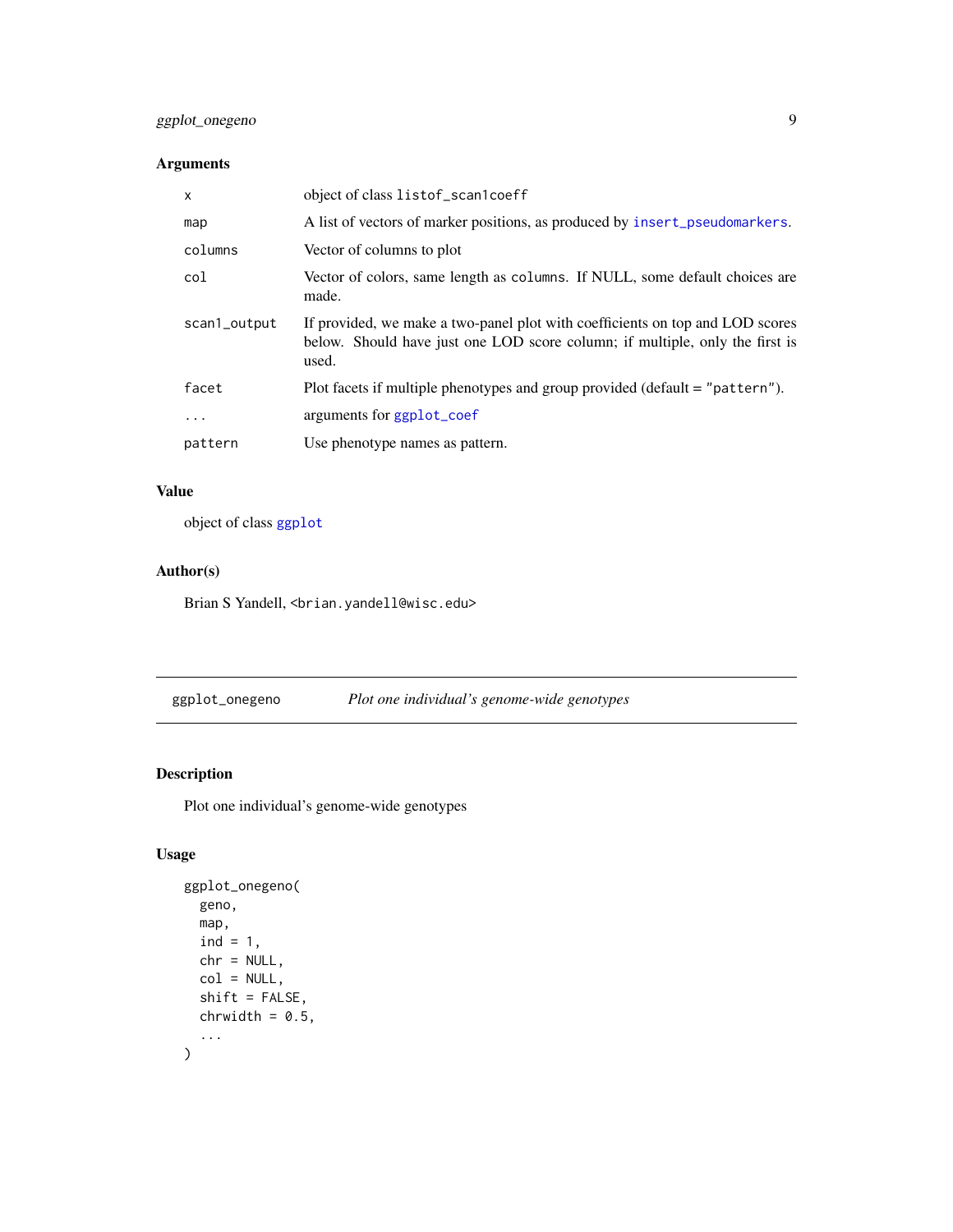### <span id="page-9-0"></span>Arguments

| geno     | Imputed phase-known genotypes, as a list of matrices (as produced by maxmarg)<br>or a list of three-dimensional arrays (as produced by guess_phase). |
|----------|------------------------------------------------------------------------------------------------------------------------------------------------------|
| map      | Marker map (a list of vectors of marker positions).                                                                                                  |
| ind      | Individual to plot, either a numeric index or an ID (can be a vector).                                                                               |
| chr      | Selected chromosomes to plot; a vector of character strings.                                                                                         |
| col      | Vector of colors for the different genotypes.                                                                                                        |
| shift    | If TRUE, shift the chromosomes so they all start at 0.                                                                                               |
| chrwidth | Total width of rectangles for each chromosome, as a fraction of the distance<br>between them.                                                        |
| $\cdots$ | Additional graphics parameters                                                                                                                       |

#### Value

object of class [ggplot](#page-0-0).

#### Examples

```
# load qtl2 package for data and genoprob calculation
library(qtl2)
# read data
iron <- read_cross2(system.file("extdata", "iron.zip", package="qtl2"))
# insert pseudomarkers into map
map <- insert_pseudomarkers(iron$gmap, step=1)
# calculate genotype probabilities
probs <- calc_genoprob(iron, map, error_prob=0.002)
# inferred genotypes
geno <- maxmarg(probs)
# plot the inferred genotypes for the first individual
ggplot_onegeno(geno, map, shift = TRUE)
# plot the inferred genotypes for the first four individuals
ggplot_onegeno(geno, map, ind=1:4)
```
ggplot\_peaks *Plot QTL peak locations*

### Description

Plot QTL peak locations (possibly with intervals) for multiple traits.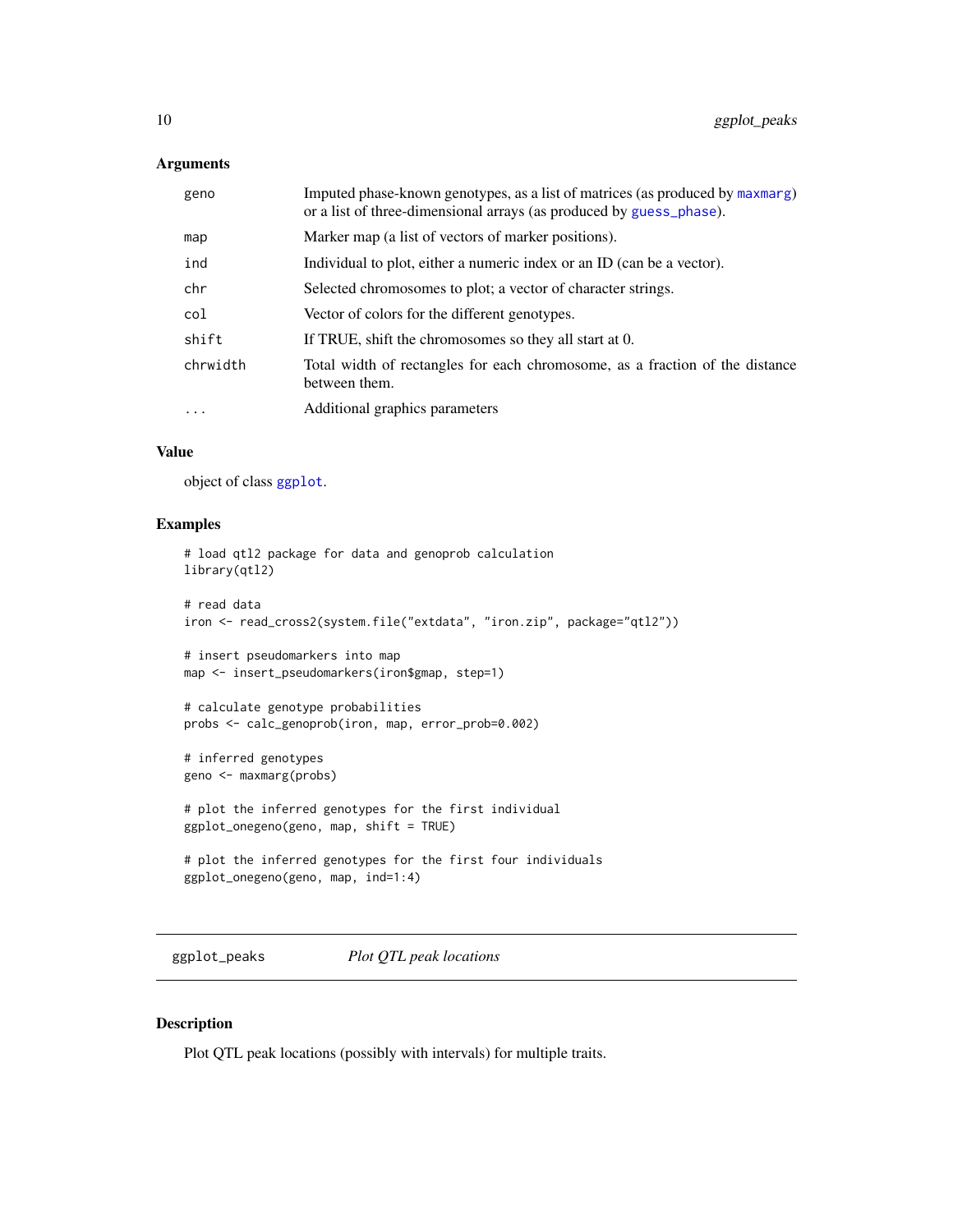### <span id="page-10-0"></span>ggplot\_peaks 11

### Usage

```
ggplot_peaks(
  peaks,
  map,
  chr = NULL,
  tick_height = 0.3,
  gap = 25,bgcolor = "gray90",
  altbgcolor = "gray85",
  ...
\mathcal{L}
```
#### Arguments

| peaks       | Data frame such as that produced by find_peaks) containing columns chr,<br>pos, lodindex, and lodcolumn. May also contain columns ci_lo and ci_hi,<br>in which case intervals will be plotted. |
|-------------|------------------------------------------------------------------------------------------------------------------------------------------------------------------------------------------------|
| map         | Marker map, used to get chromosome lengths (and start and end positions).                                                                                                                      |
| chr         | Selected chromosomes to plot; a vector of character strings.                                                                                                                                   |
| tick_height | Height of tick marks at the peaks (a number between 0 and 1).                                                                                                                                  |
| gap         | Gap between chromosomes.                                                                                                                                                                       |
| bgcolor     | Background color for the plot.                                                                                                                                                                 |
| altbgcolor  | Background color for alternate chromosomes.                                                                                                                                                    |
| $\cdots$    | Additional graphics parameters                                                                                                                                                                 |

### Value

None.

#### See Also

[find\\_peaks](#page-0-0)

### Examples

```
# load qtl2 package for data and genoprob calculation
library(qtl2)
# read data
iron <- read_cross2(system.file("extdata", "iron.zip", package="qtl2"))
# insert pseudomarkers into map
map <- insert_pseudomarkers(iron$gmap, step=1)
# calculate genotype probabilities
probs <- calc_genoprob(iron, map, error_prob=0.002)
```
# grab phenotypes and covariates; ensure that covariates have names attribute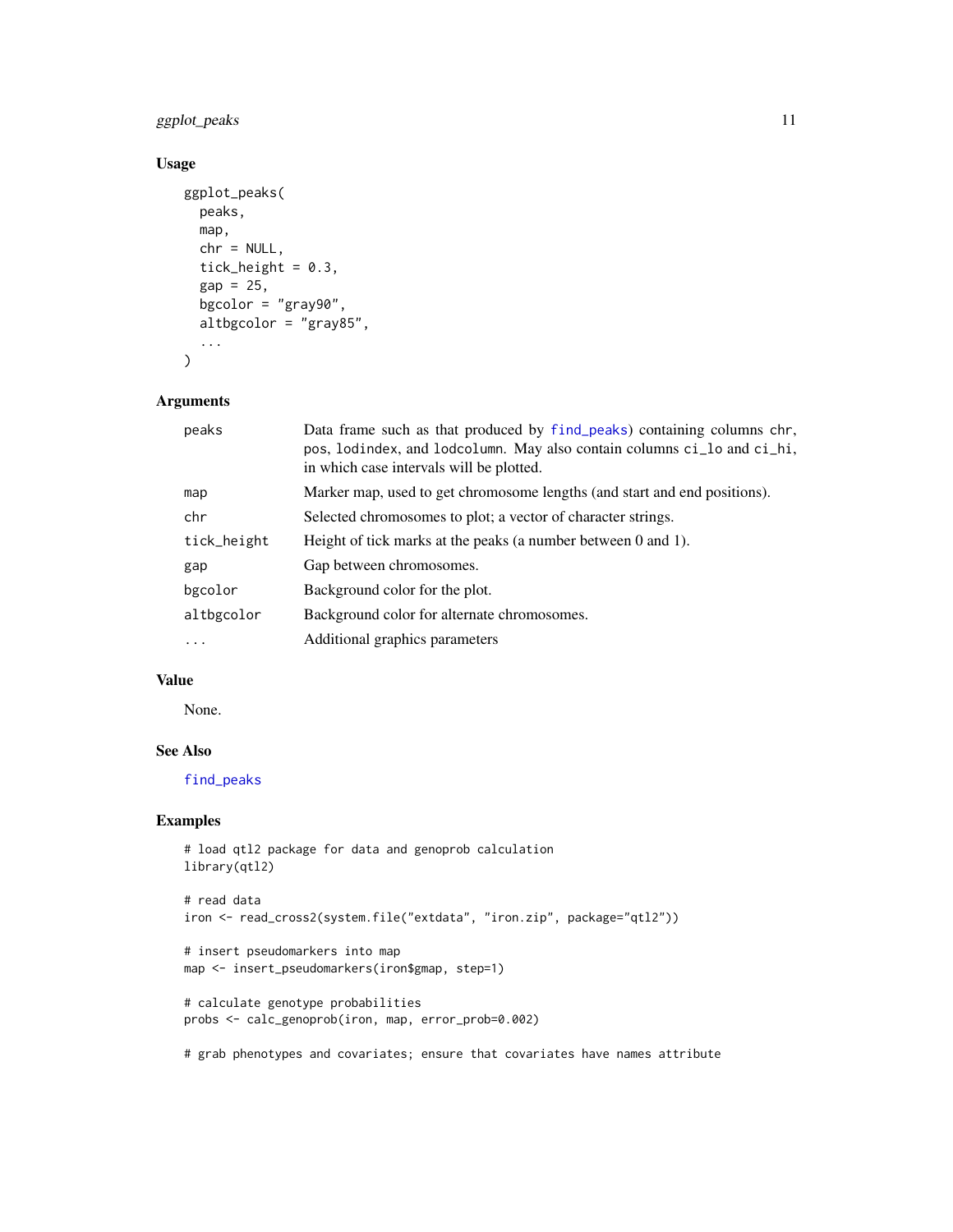```
pheno <- iron$pheno
covar <- match(iron$covar$sex, c("f", "m")) # make numeric
names(covar) <- rownames(iron$covar)
Xcovar <- get_x_covar(iron)
# perform genome scan
out <- scan1(probs, pheno, addcovar=covar, Xcovar=Xcovar)
# find peaks above lod=3.5 (and calculate 1.5-LOD support intervals)
peaks <- find_peaks(out, map, threshold=3.5, drop=1.5)
# color peaks above 6 red; only show chromosomes with peaks
plot_peaks(peaks, map)
peaks$col <- (peaks$lod > 6)
ggplot_peaks(peaks, map[names(map) %in% peaks$chr], col = c("blue","red"),
           legend.title = "LOD > 6")
```
### ggplot\_pxg *Plot phenotype vs genotype*

#### Description

Plot phenotype vs genotype for a single putative QTL and a single phenotype.

```
ggplot_pxg(
  geno,
  pheno,
  sort = TRUE,SEmult = NULL,
  pooledSD = TRUE,
  jitter = 0.2,
  bgcolor = "gray90",
  seg\_width = 0.4,seg_lwd = 2,
  seg_col = "black",
  hlines = NULL,
 hlines_col = "white",
  hlines_lty = 1,
  hlines_lwd = 1,vlines_col = "gray80",
  vlines_lty = 1,
  vlines_lwd = 3,
  force_labels = TRUE,
  alternate_labels = FALSE,
  omit_points = FALSE,
```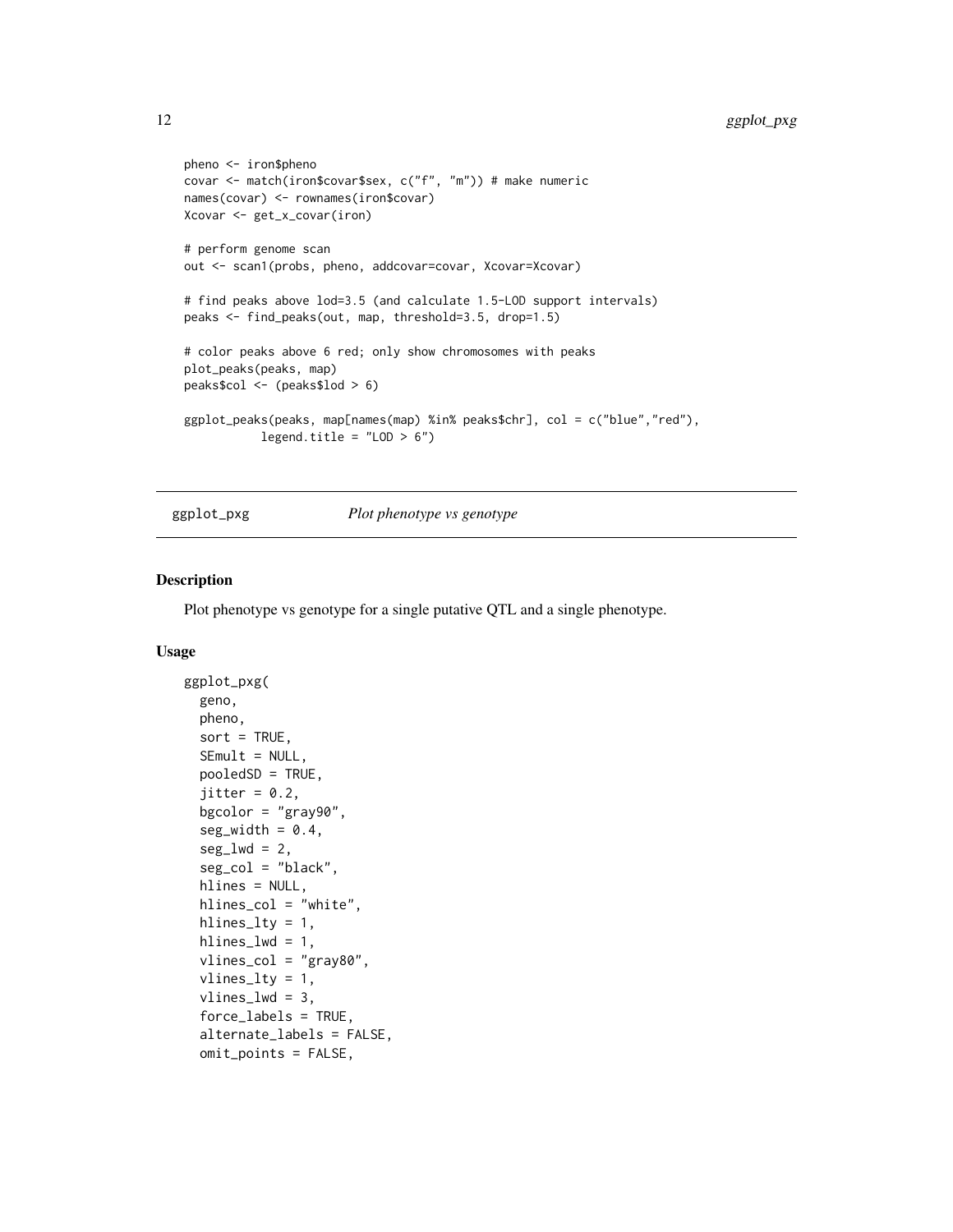### <span id="page-12-0"></span>ggplot\_pxg 13

...  $\mathcal{L}$ 

mean\_pxg(geno, pheno, dataframe = NULL)

## Arguments

| geno             | Vector of genotypes, as produced by maxmarg with specific chr and pos.                                                                                     |
|------------------|------------------------------------------------------------------------------------------------------------------------------------------------------------|
| pheno            | Vector of phenotypes.                                                                                                                                      |
| sort             | If TRUE, sort genotypes from largest to smallest.                                                                                                          |
| SEmult           | If specified, interval estimates of the within-group averages will be displayed,<br>as mean $+/-SE * SEMult$ .                                             |
| pooledSD         | If TRUE and SEmult is specified, calculated a pooled within-group SD. Other-<br>wise, get separate estimates of the within-group SD for each group.        |
| jitter           | Amount to jitter the points horizontally, if a vector of length $> 0$ , it is taken to<br>be the actual jitter amounts (with values between -0.5 and 0.5). |
| bgcolor          | Background color for the plot.                                                                                                                             |
| seg_width        | Width of segments at the estimated within-group averages                                                                                                   |
| seg_lwd          | Line width used to plot estimated within-group averages                                                                                                    |
| seg_col          | Line color used to plot estimated within-group averages                                                                                                    |
| hlines           | Locations of horizontal grid lines.                                                                                                                        |
| hlines_col       | Color of horizontal grid lines                                                                                                                             |
| hlines_lty       | Line type of horizontal grid lines                                                                                                                         |
| hlines_lwd       | Line width of horizontal grid lines                                                                                                                        |
| vlines_col       | Color of vertical grid lines                                                                                                                               |
| vlines_lty       | Line type of vertical grid lines                                                                                                                           |
| vlines_lwd       | Line width of vertical grid lines                                                                                                                          |
| force_labels     | If TRUE, force all genotype labels to be shown.                                                                                                            |
| alternate_labels |                                                                                                                                                            |
|                  | If TRUE, place genotype labels in two rows                                                                                                                 |
| omit_points      | If TRUE, omit the points, just plotting the averages (and, potentially, the $+/-SE$<br>intervals).                                                         |
| .                | Additional graphics parameters, passed to plot.                                                                                                            |
| dataframe        | Supplied data frame, or constructed from geno and pheno if NULL.                                                                                           |

### Value

object of class [ggplot](#page-0-0).

### See Also

[plot\\_coef](#page-0-0)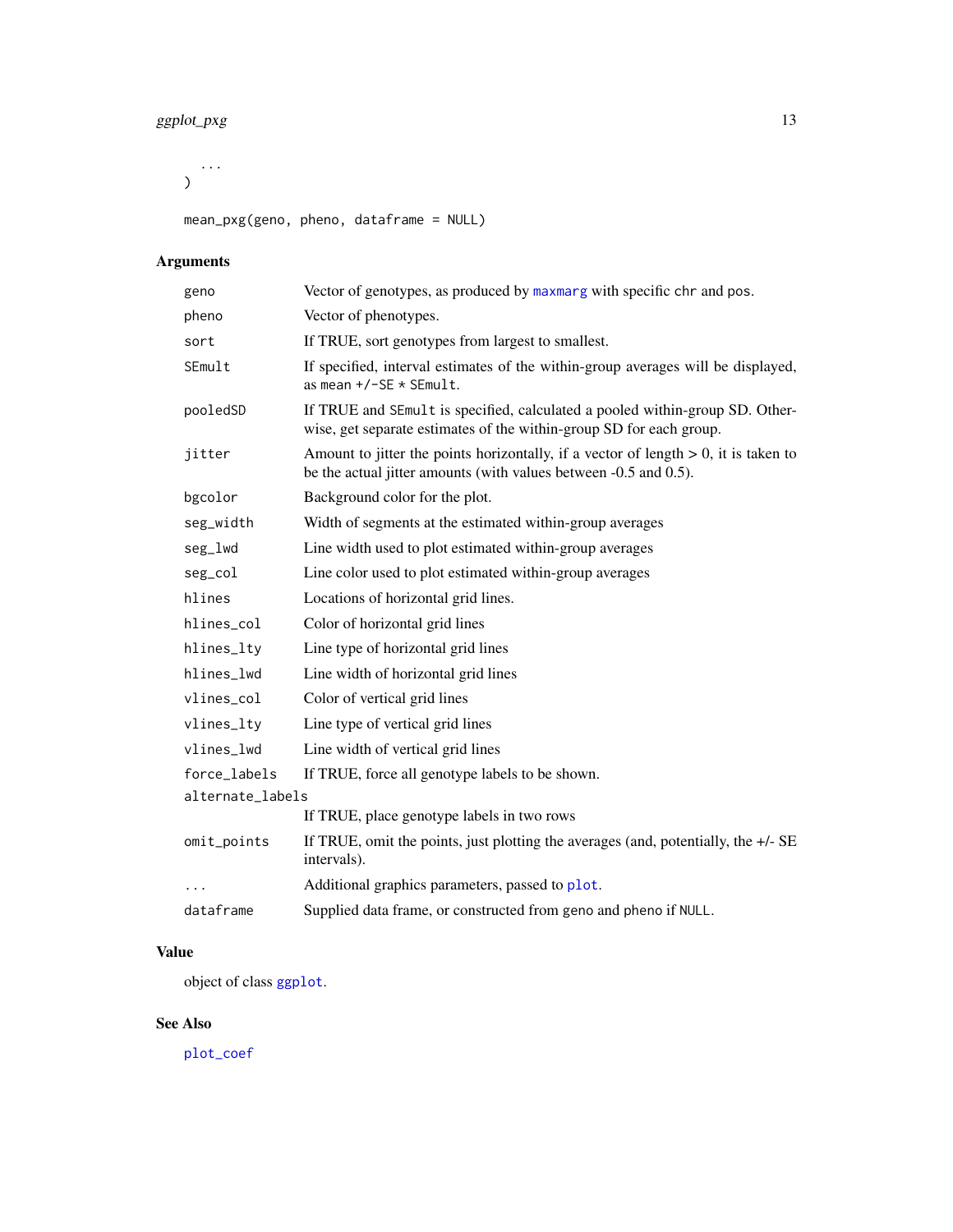#### Examples

```
# load qtl2 package for data and genoprob calculation
library(qtl2)
# read data
iron <- read_cross2(system.file("extdata", "iron.zip", package="qtl2"))
# insert pseudomarkers into map
map <- insert_pseudomarkers(iron$gmap, step=1)
# calculate genotype probabilities
probs <- calc_genoprob(iron, map, error_prob=0.002)
# inferred genotype at a 28.6 cM on chr 16
geno <- maxmarg(probs, map, chr=16, pos=28.6, return_char=TRUE)
# plot phenotype vs genotype
ggplot_pxg(geno, log10(iron$pheno[,1]), ylab=expression(log[10](Liver)))
# include +/- 2 SE intervals
ggplot_pxg(geno, log10(iron$pheno[,1]), ylab=expression(log[10](Liver)),
         SEmult=2)
# plot just the means
ggplot_pxg(geno, log10(iron$pheno[,1]), ylab=expression(log[10](Liver)),
         omit_points=TRUE)
# plot just the means +/- 2 SEs
ggplot_pxg(geno, log10(iron$pheno[,1]), ylab=expression(log[10](Liver)),
         omit_points=TRUE, SEmult=2)
```
<span id="page-13-1"></span>ggplot\_scan1 *Plot a genome scan*

#### Description

Plot LOD curves for a genome scan Plot LOD curves for a genome scan

```
ggplot_scan1(
 x,
 map,
 lodcolumn = 1,
  chr = NULL,gap = 25,bgcolor = "gray90",
  altbgcolor = "gray85",
```
<span id="page-13-0"></span>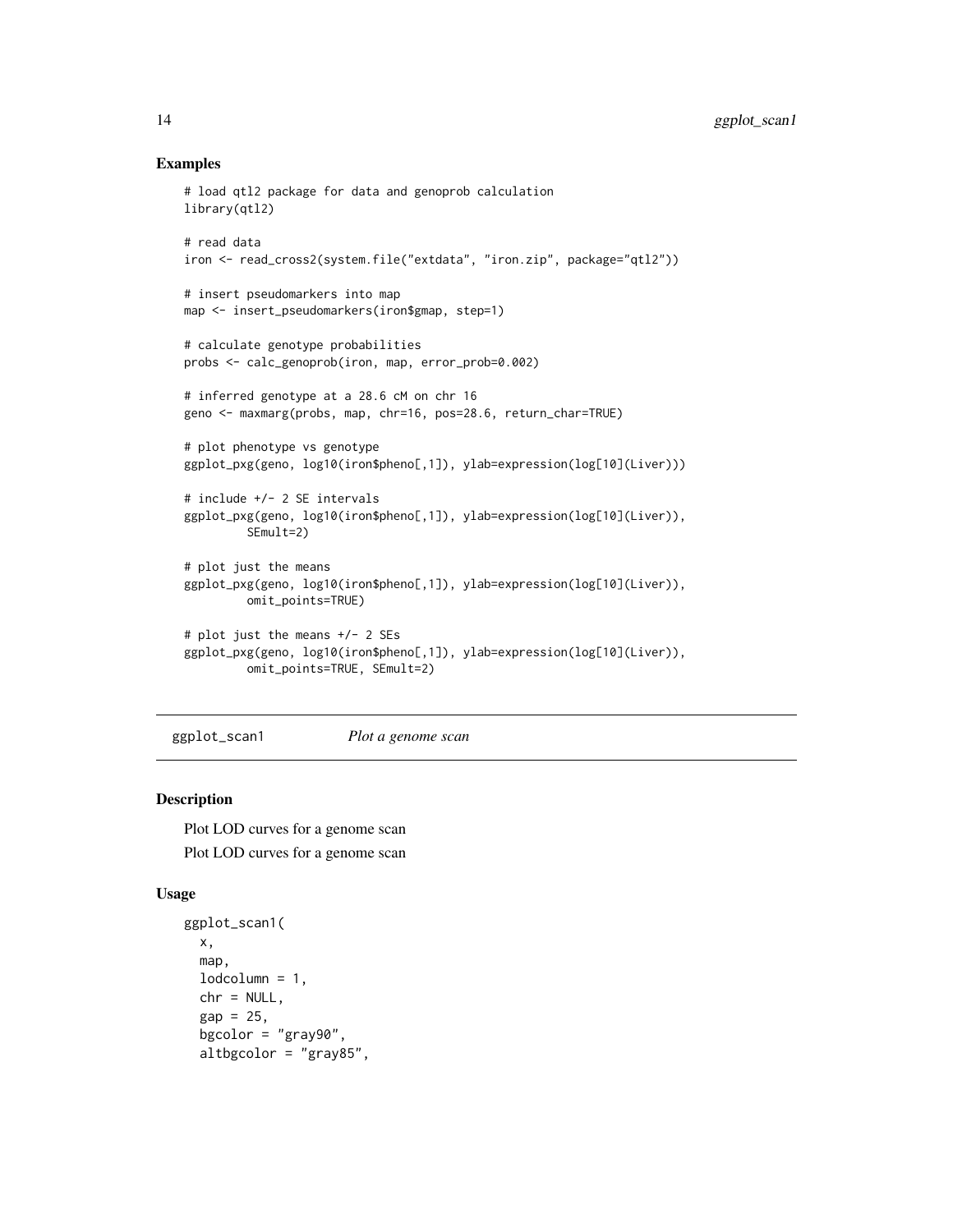### <span id="page-14-0"></span>ggplot\_scan1 15

```
...
\mathcal{L}## S3 method for class 'scan1'
autoplot(x, ...)
ggplot_scan1_internal(
 map,
 lod,
 gap = 25,col = NULL,shape = NULL,
 pattern = NULL,
 facet = NULL,patterns = c("none", "all", "hilit"),
 chrName = "Chr",
  ...
\mathcal{L}
```
### Arguments

| x          | Output of scan1.                                                                                                         |
|------------|--------------------------------------------------------------------------------------------------------------------------|
| map        | Map of pseudomarker locations.                                                                                           |
| lodcolumn  | LOD score column to plot (a numeric index, or a character string for a column<br>name). One or more value $(s)$ allowed. |
| chr        | Selected chromosomes to plot; a vector of character strings.                                                             |
| gap        | Gap between chromosomes.                                                                                                 |
| bgcolor    | Background color for the plot.                                                                                           |
| altbgcolor | Background color for alternate chromosomes.                                                                              |
| $\cdots$   | Additional graphics parameters.                                                                                          |
| lod        | Matrix of lod (or other) values.                                                                                         |
| col        | Colors for points or lines, with labels.                                                                                 |
| shape      | Shapes for points.                                                                                                       |
| pattern    | Use to group values for plotting (default = $NULL$ ); typically provided by $plot\_spass$<br>internal routine.           |
| facet      | Plot facets if multiple phenotypes and group provided (default $=$ NULL).                                                |
| patterns   | Connect SDP patterns: one of c("none", "all", "hilit").                                                                  |
| chrName    | Add prefix chromosome name (default "Chr").                                                                              |
|            |                                                                                                                          |

### Value

None.

### See Also

[ggplot\\_coef](#page-3-1), [ggplot\\_snpasso](#page-15-1)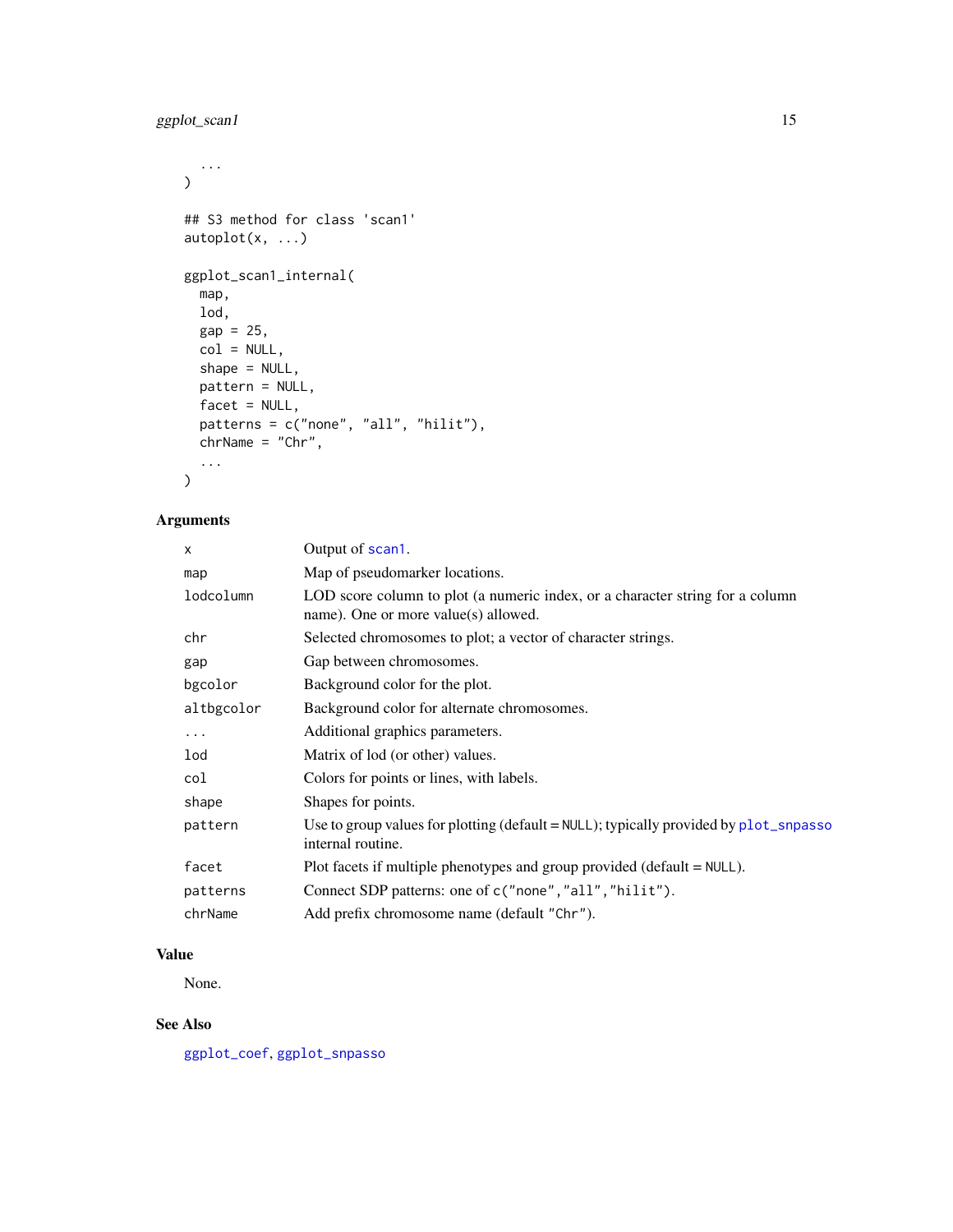#### Examples

```
# load qtl2 package for data and genoprob calculation
library(qtl2)
# read data
iron <- read_cross2(system.file("extdata", "iron.zip", package="qtl2"))
# insert pseudomarkers into map
map <- insert_pseudomarkers(iron$gmap, step=1)
# calculate genotype probabilities
probs <- calc_genoprob(iron, map, error_prob=0.002)
# grab phenotypes and covariates; ensure that covariates have names attribute
pheno <- iron$pheno
covar <- match(iron$covar$sex, c("f", "m")) # make numeric
names(covar) <- rownames(iron$covar)
Xcovar <- get_x_covar(iron)
# perform genome scan
out <- scan1(probs, pheno, addcovar=covar, Xcovar=Xcovar)
# plot the results for selected chromosomes
chr <- c(2,7,8,9,15,16)
ggplot_scan1(out, map, lodcolumn=1:2, chr=chr, col=c("darkslateblue","violetred"),
     legend.position=c(0.1,0.9))
# plot just one chromosome
ggplot_scan1(out, map, chr=8, lodcolumn=1:2, col=c("darkblue","violetred"))
# can also use autoplot from ggplot2
# lodcolumn can also be a column name
library(ggplot2)
autoplot(out, map, chr=8, lodcolumn=c("liver","spleen"), col=c("darkblue","violetred"))
```
<span id="page-15-1"></span>ggplot\_snpasso *Plot SNP associations*

#### **Description**

Plot SNP associations, with possible expansion from distinct snps to all snps.

```
ggplot_snpasso(
  scan1output,
  snpinfo,
  genes = NULL,
  1odcolumn = 1,
```
<span id="page-15-0"></span>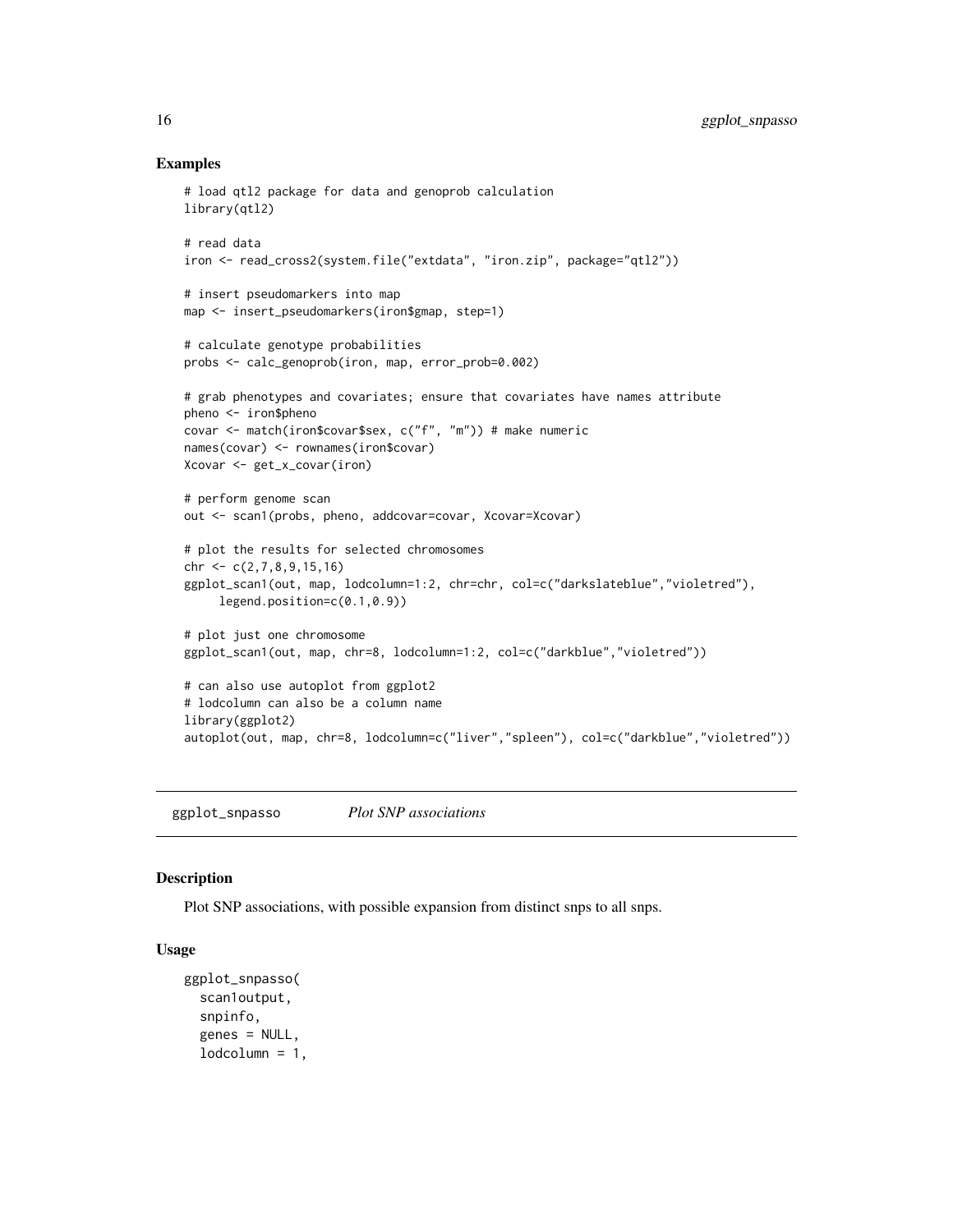### <span id="page-16-0"></span>ggplot\_snpasso 17

```
show_all_snps = TRUE,
 drop_hilit = NA,
 col\_hilit = "violetred",col = "darkslateblue",
 ylim = NULL,
 gap = 25,minlod = 0,
  bgcolor = "gray90",
  altbgcolor = "gray85",
  ...
)
```
### Arguments

| scan1output   | Output of scan1. Should contain an attribute, "snpinfo", as when scan1 are<br>run with SNP probabilities produced by genoprob_to_snpprob.                                                                                                                          |
|---------------|--------------------------------------------------------------------------------------------------------------------------------------------------------------------------------------------------------------------------------------------------------------------|
| snpinfo       | Data frame with SNP information with the following columns (the last three are<br>generally derived from with index_snps):                                                                                                                                         |
|               | • chr - Character string or factor with chromosome                                                                                                                                                                                                                 |
|               | • pos - Position (in same units as in the "map" attribute in genoprobs.                                                                                                                                                                                            |
|               | • sdp - Strain distribution pattern: an integer, between 1 and $2^n - 2$ where<br>$n$ is the number of strains, whose binary encoding indicates the founder<br>genotypes                                                                                           |
|               | • snp - Character string with SNP identifier (if missing, the rownames are<br>used).                                                                                                                                                                               |
|               | • index - Indices that indicate equivalent groups of SNPs.                                                                                                                                                                                                         |
|               | • intervals - Indexes that indicate which marker intervals the SNPs reside.                                                                                                                                                                                        |
|               | • on_map - Indicate whether SNP coincides with a marker in the genoprobs                                                                                                                                                                                           |
| genes         | Optional data frame containing gene information for the region, with columns<br>'start' and 'stop' in Mbp, 'strand' (as '"-"', '"+"', or 'NA'), and 'Name'. If<br>included, a two-panel plot is produced, with SNP associations above and gene<br>locations below. |
| lodcolumn     | LOD score column to plot (a numeric index, or a character string for a column<br>name). One or more value(s) allowed.                                                                                                                                              |
| show_all_snps | If TRUE, expand to show all SNPs.                                                                                                                                                                                                                                  |
| drop_hilit    | SNPs with LOD score within this amount of the maximum SNP association will<br>be highlighted.                                                                                                                                                                      |
| col_hilit     | Color of highlighted points                                                                                                                                                                                                                                        |
| col           | Color of other points                                                                                                                                                                                                                                              |
| ylim          | y-axis limits                                                                                                                                                                                                                                                      |
| gap           | Gap between chromosomes.                                                                                                                                                                                                                                           |
| minlod        | Minimum LOD to display. (Mostly for GWAS, in which case using 'minlod=1'<br>will greatly increase the plotting speed, since the vast majority of points would<br>be omittted.                                                                                      |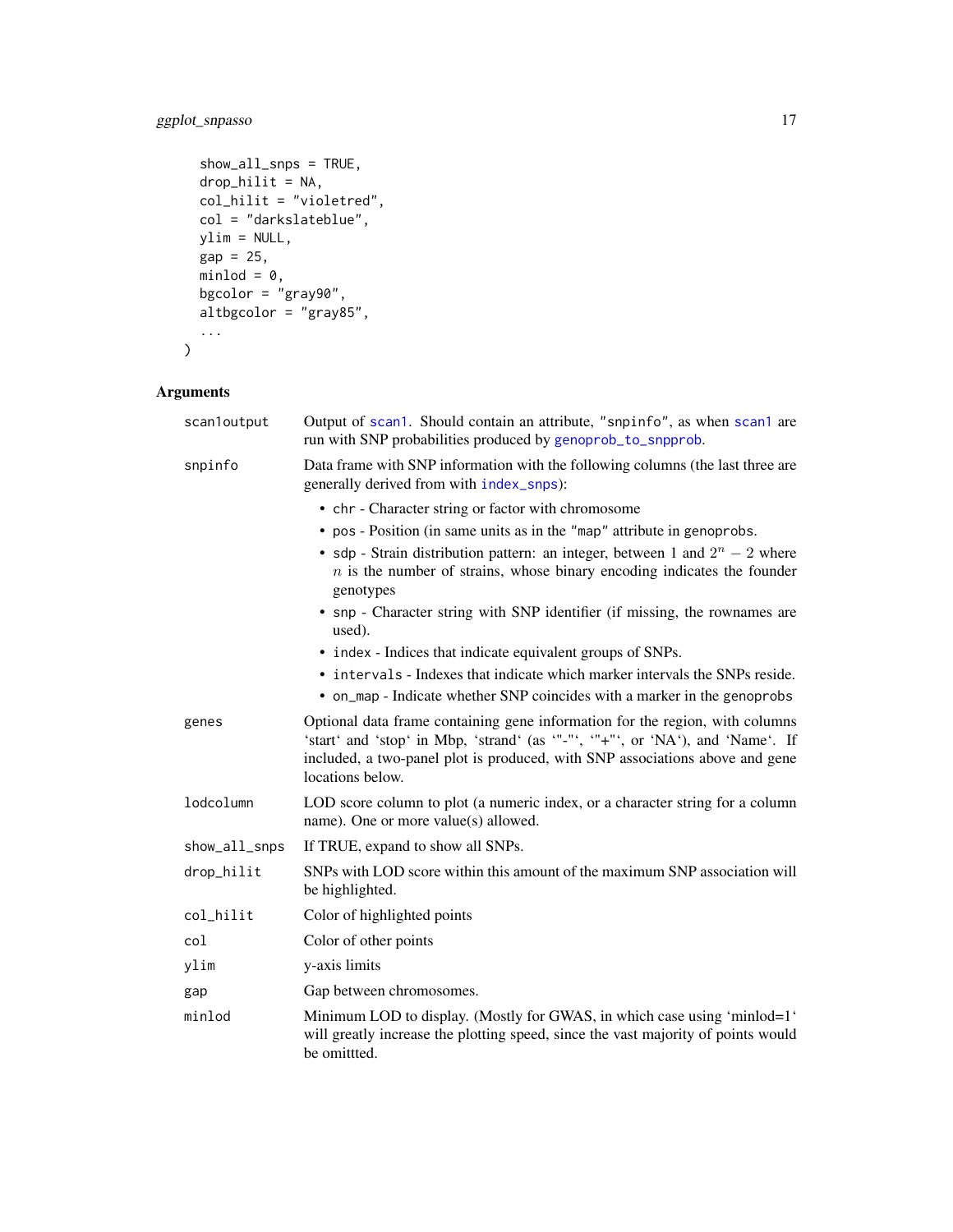<span id="page-17-0"></span>

| bgcolor                 | Background color for the plot.              |
|-------------------------|---------------------------------------------|
| altbgcolor              | Background color for alternate chromosomes. |
| $\cdot$ $\cdot$ $\cdot$ | Additional graphics parameters.             |

#### Value

object of class [ggplot](#page-0-0).

#### Hidden graphics parameters

A number of graphics parameters can be passed via '...'. For example, 'bgcolor' to control the background color and 'altbgcolor' to control the background color on alternate chromosomes. 'cex' for character expansion for the points (default 0.5), 'pch' for the plotting character for the points (default 16), and 'ylim' for y-axis limits.

#### See Also

[ggplot\\_scan1](#page-13-1), [ggplot\\_coef](#page-3-1)

#### Examples

```
dirpath <- "https://raw.githubusercontent.com/rqtl/qtl2data/master/DOex"
```

```
# Read DOex example cross from 'qtl2data'
DOex <- subset(qtl2::read_cross2(file.path(dirpath, "DOex.zip")), chr = "2")
```

```
# Download genotype probabilities
tmpfile <- tempfile()
download.file(file.path(dirpath, "DOex_genoprobs_2.rds"), tmpfile, quiet=TRUE)
pr <- readRDS(tmpfile)
unlink(tmpfile)
```

```
# Download SNP info for DOex from web and read as RDS.
tmpfile <- tempfile()
download.file(file.path(dirpath, "c2_snpinfo.rds"), tmpfile, quiet=TRUE)
snpinfo <- readRDS(tmpfile)
unlink(tmpfile)
snpinfo <- dplyr::rename(snpinfo, pos = pos_Mbp)
```

```
# Convert to SNP probabilities
snpinfo <- qtl2::index_snps(DOex$pmap, snpinfo)
snppr <- qtl2::genoprob_to_snpprob(pr, snpinfo)
```

```
# Scan SNPs.
scan_snppr <- qtl2::scan1(snppr, DOex$pheno)
```

```
# plot results
ggplot_snpasso(scan_snppr, snpinfo, show_all_snps=FALSE, patterns="all", drop_hilit=1.5)
```
# can also just type autoplot() if ggplot2 attached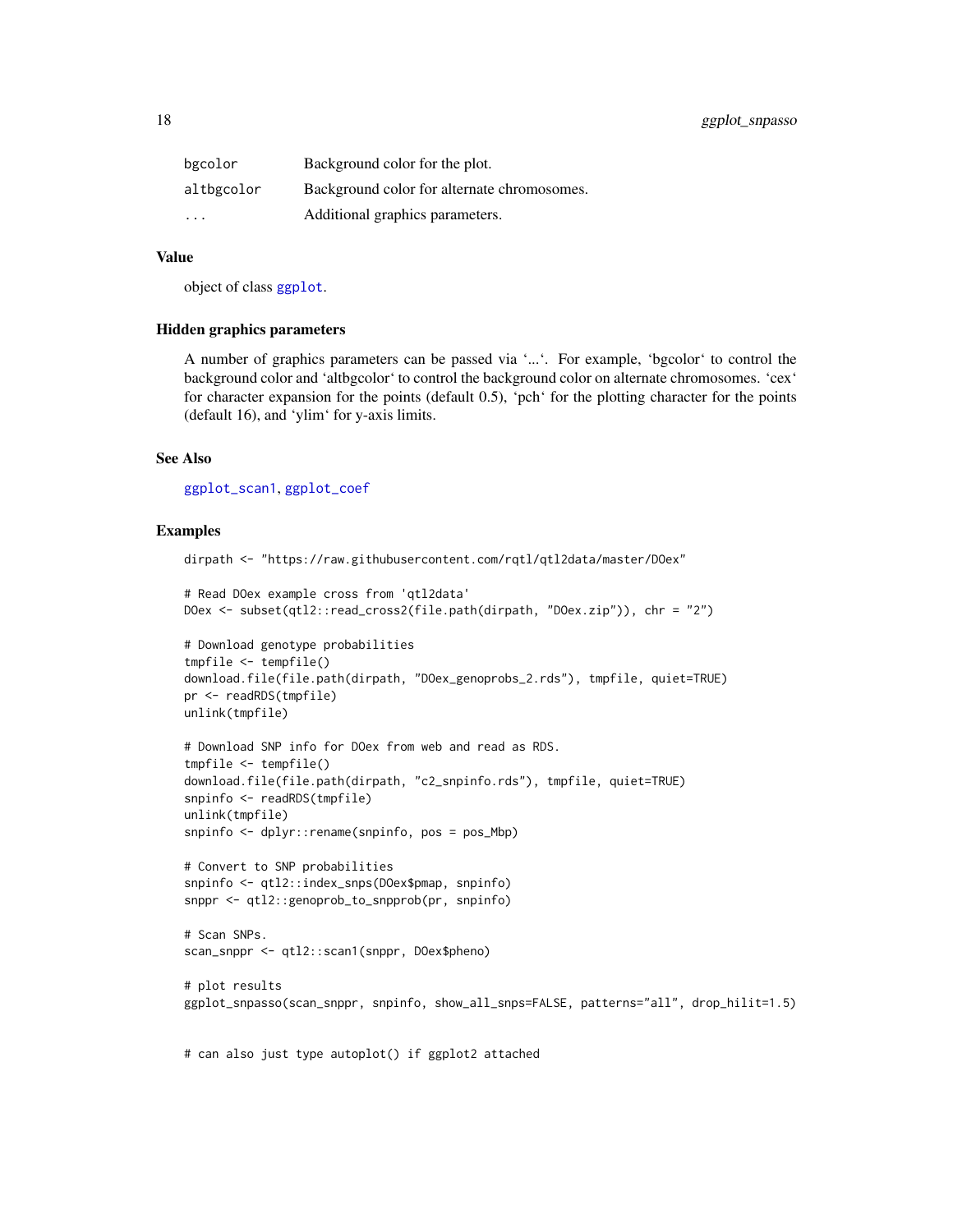### <span id="page-18-0"></span>listof\_scan1coef 19

```
library(ggplot2)
# plot just subset of distinct SNPs
autoplot(scan_snppr, snpinfo, show_all_snps=FALSE, drop_hilit=1.5)
# highlight SDP patterns in SNPs; connect with lines.
autoplot(scan_snppr, snpinfo, patterns="all",drop_hilit=4)
# query function for finding genes in region
gene_dbfile <- system.file("extdata", "mouse_genes_small.sqlite", package="qtl2")
query_genes <- qtl2::create_gene_query_func(gene_dbfile)
genes <- query_genes(2, 97, 98)
# plot SNP association results with gene locations
autoplot(scan_snppr, snpinfo, patterns="hilit", drop_hilit=1.5, genes=genes)
)
```
<span id="page-18-1"></span>listof\_scan1coef *List of scan1coef objects*

#### Description

Create a list of scan1coef objects using [scan1coef](#page-0-0).

Summary of object of class [listof\\_scan1coef](#page-18-1), which is a list of objects of class scan1coef. Summary of object of class [listof\\_scan1coef](#page-18-1), which is a list of objects of class scan1coef. Subset of object of class [listof\\_scan1coef](#page-18-1), which is a list of objects of class scan1coef.

```
listof_scan1coef(
  probs,
 phe,
 K = NULL,covar = NULL,
 blups = FALSE,
  center = FALSE,
  ...
)
summary_listof_scan1coef(
  object,
  scan1_object,
  map,
  coef\_names = dimnames(object[[1]])[[2]],
  center = TRUE,
  ...
```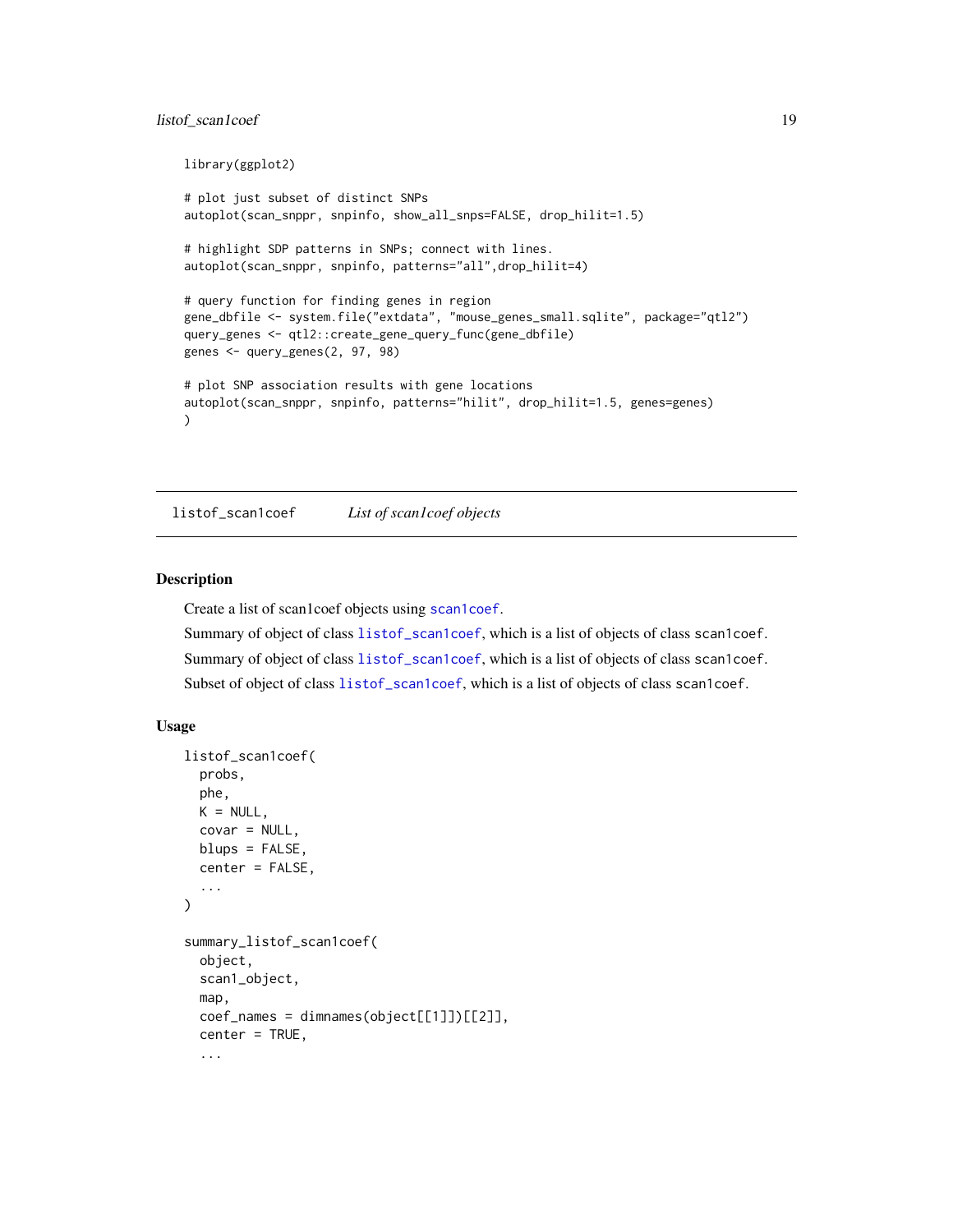```
)
## S3 method for class 'listof_scan1coef'
summary(object, ...)
summary_scan1coef(object, scan1_object, map, ...)
## S3 method for class 'scan1coef'
summary(object, ...)
subset_listof_scan1coef(x, elements, ...)
## S3 method for class 'listof_scan1coef'
subset(x, \ldots)## S3 method for class 'listof_scan1coef'
x[...]
```
### Arguments

| probs        | genotype probabilities object for one chromosome from calc_genoprob         |
|--------------|-----------------------------------------------------------------------------|
| phe          | data frame of phenotypes                                                    |
| К            | list of length 1 with kinship matrix                                        |
| covar        | matrix of covariates                                                        |
| blups        | Create BLUPs if TRUE                                                        |
| center       | center coefficients if TRUE                                                 |
| .            | ignored                                                                     |
| object       | object of class listof_scan1coef                                            |
| scan1_object | object from scan1                                                           |
| map          | A list of vectors of marker positions, as produced by insert_pseudomarkers. |
| coef_names   | names of effect coefficients (default is all coefficient names)             |
| X            | object of class listof_scan1coef                                            |
| elements     | indexes or names of list elements in x                                      |

#### Value

object of class listof\_scan1coef

### Author(s)

Brian S Yandell, <br />brian.yandell@wisc.edu> Brian S Yandell, <br />brian.yandell@wisc.edu> Brian S Yandell, <br ian.yandell@wisc.edu> Brian S Yandell, <br />brian.yandell@wisc.edu>

<span id="page-19-0"></span>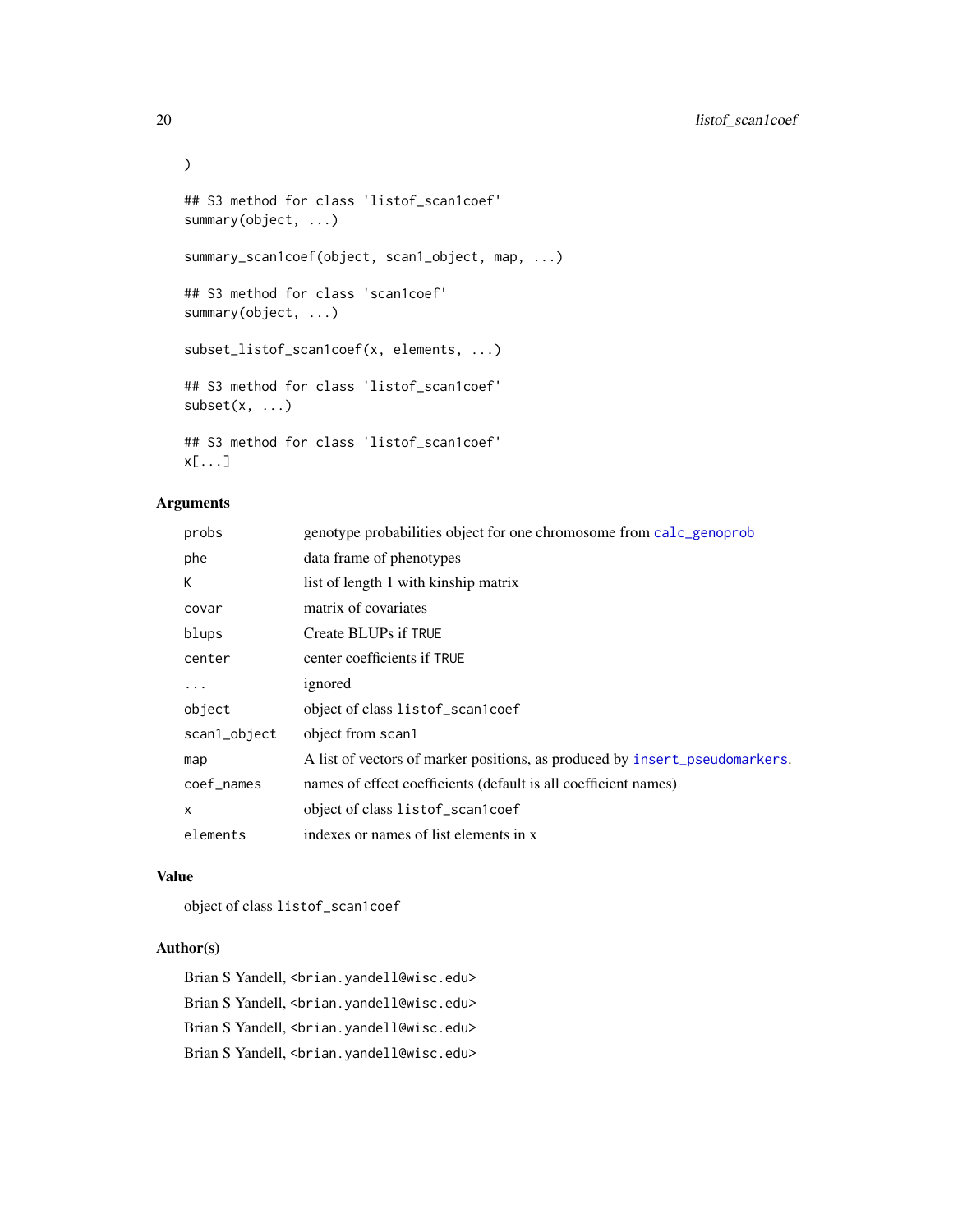### <span id="page-20-0"></span>sdp\_to\_pattern 21

#### Examples

```
# read data
iron <- qtl2::read_cross2(system.file("extdata", "iron.zip", package="qtl2"))
# insert pseudomarkers into map
map <- qtl2::insert_pseudomarkers(iron$gmap, step=1)
# calculate genotype probabilities
probs <- qtl2::calc_genoprob(iron, map, error_prob=0.002)
# Ensure that covariates have names attribute
covar <- match(iron$covar$sex, c("f", "m")) # make numeric
names(covar) <- rownames(iron$covar)
# Calculate scan1coef on all phenotypes,
# returning a list of \code{\link{scan1coef}} objects
out <- listof_scan1coef(probs[,7], iron$pheno, addcovar = covar, center = TRUE)
# Plot coefficients for all phenotypes
ggplot2::autoplot(out, map[7], columns = 1:3)
# Summary of coefficients at scan peak
scan_pr <- qtl2::scan1(probs[,7], iron$pheno)
```

```
summary(out, scan_pr, map[7])
```
sdp\_to\_pattern *Convert sdp to pattern*

### Description

Convert strain distribution pattern (sdp) to letter pattern. Taken from package 'qtl2pattern' for internal use here.

#### Usage

```
sdp_to_pattern(sdp, haplos, symmetric = TRUE)
```
#### Arguments

| sdp       | vector of sdp values                   |
|-----------|----------------------------------------|
| haplos    | letter codes for haplotypes (required) |
| symmetric | make patterns symmetric if TRUE        |

#### Value

vector of letter patterns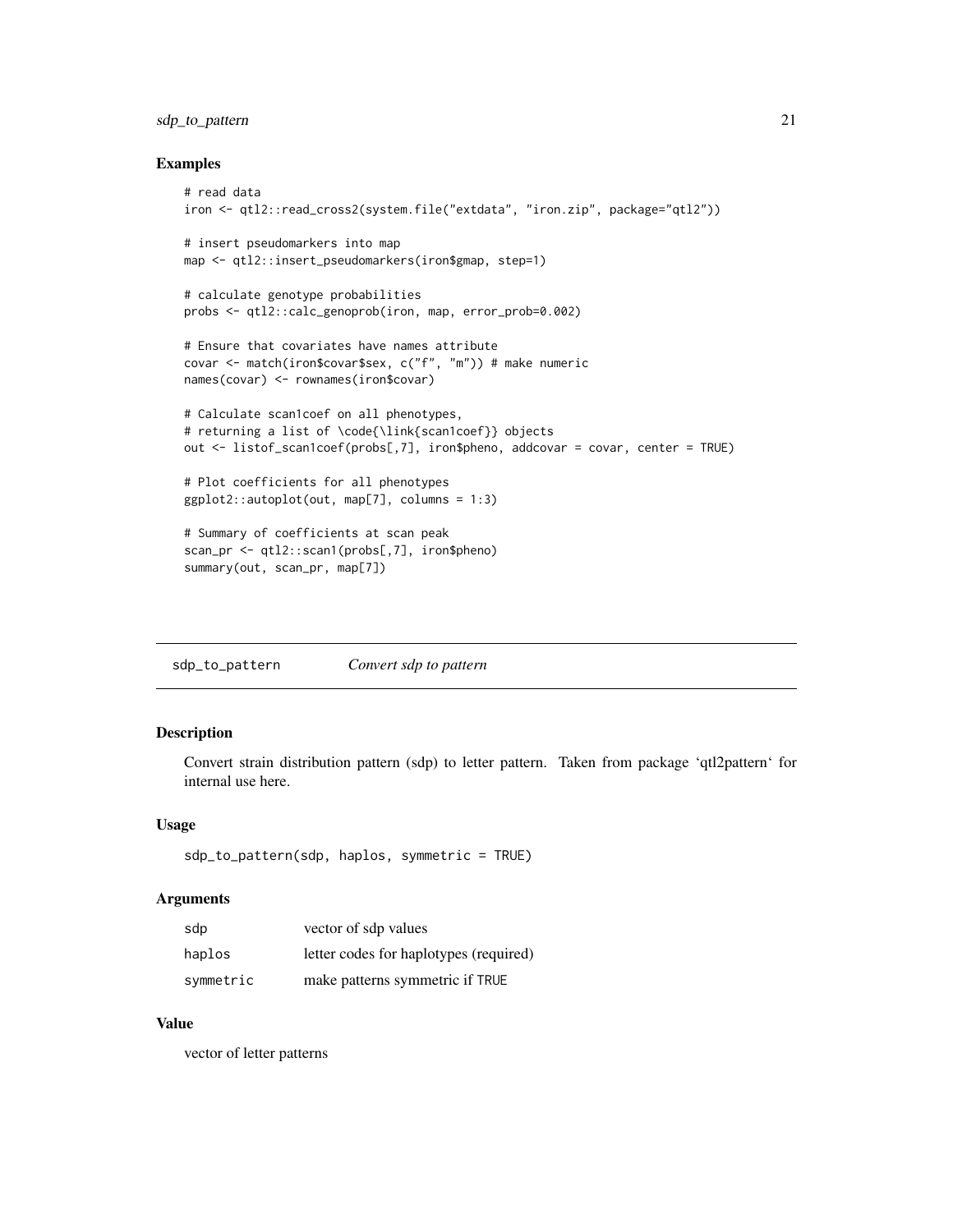### <span id="page-21-0"></span>Author(s)

Brian S Yandell, <br />brian.yandell@wisc.edu>

summary\_scan1 *Summary of scan1 object*

### Description

Summary of scan1 object

### Usage

```
summary_scan1(
 object,
 map,
  snpinfo = NULL,
 lodcolumn = seq_len(ncol(object)),
 chr = names(map),
 sum_type = c("common", "best"),
 drop = 1.5,
  show_all_snps = TRUE,
  ...
\mathcal{L}## S3 method for class 'scan1'
```
summary(object, ...)

### Arguments

| object    | object from scan1                                                                                                                                                        |
|-----------|--------------------------------------------------------------------------------------------------------------------------------------------------------------------------|
| map       | A list of vectors of marker positions, as produced by insert_pseudomarkers.                                                                                              |
| snpinfo   | Data frame with SNP information with the following columns (the last three are<br>generally derived from with index_snps):                                               |
|           | • chr - Character string or factor with chromosome                                                                                                                       |
|           | • pos - Position (in same units as in the "map" attribute in genoprobs.                                                                                                  |
|           | • sdp - Strain distribution pattern: an integer, between 1 and $2^n - 2$ where<br>$n$ is the number of strains, whose binary encoding indicates the founder<br>genotypes |
|           | • snp - Character string with SNP identifier (if missing, the rownames are<br>used).                                                                                     |
|           | • index - Indices that indicate equivalent groups of SNPs.                                                                                                               |
|           | • intervals - Indexes that indicate which marker intervals the SNPs reside.                                                                                              |
|           | • on map - Indicate whether SNP coincides with a marker in the genoprobs                                                                                                 |
| lodcolumn | one or more lod columns                                                                                                                                                  |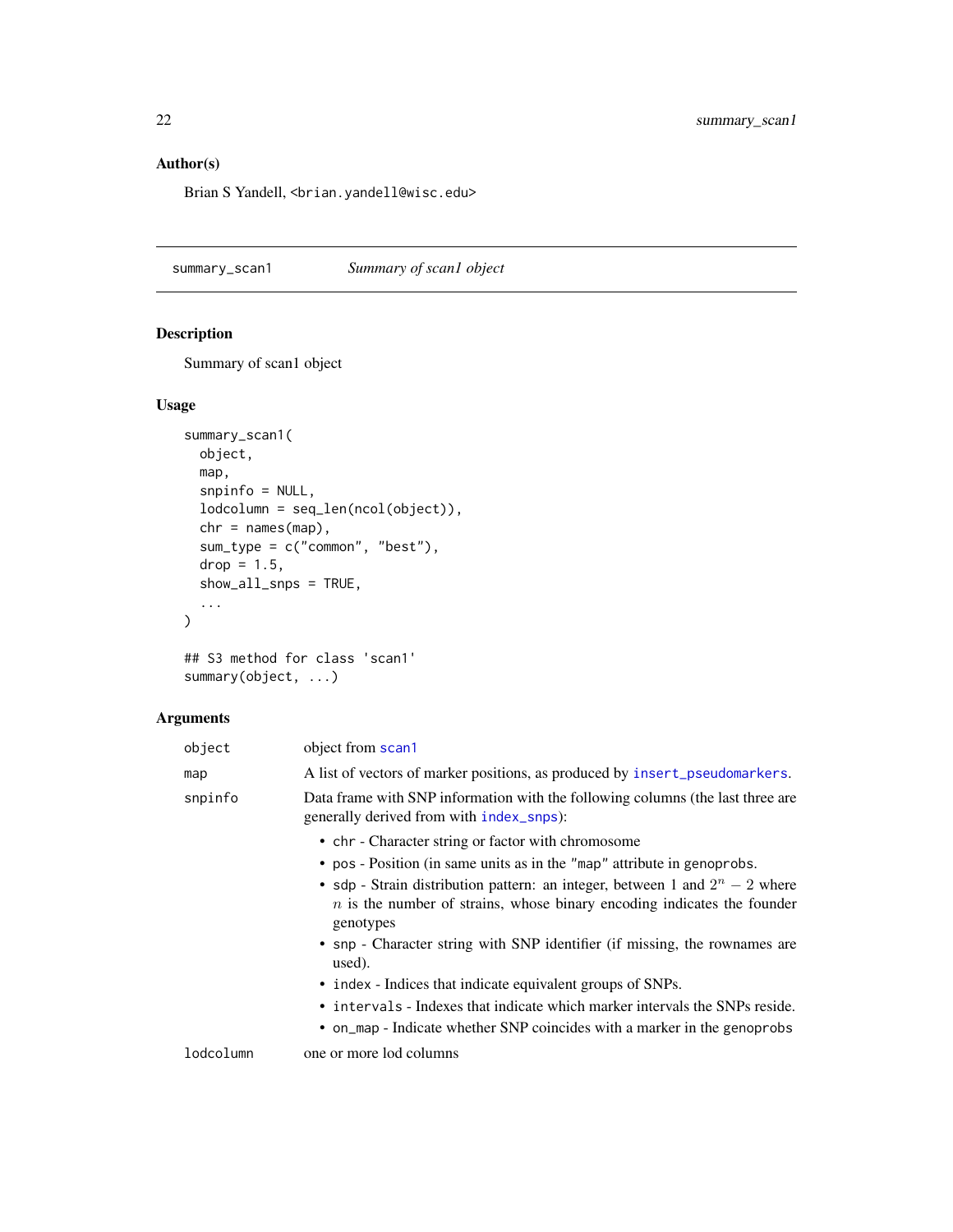| chr           | one or more chromosome IDs |
|---------------|----------------------------|
| sum_type      | type of summary            |
| drop          | LOD drop from maximum      |
| show_all_snps | show all SNPs if TRUE      |
|               | other arguments not used   |

#### Value

tbl summary

### Author(s)

Brian S Yandell, <br />brian.yandell@wisc.edu>

### Examples

```
# read data
iron <- qtl2::read_cross2(system.file("extdata", "iron.zip", package="qtl2"))
# insert pseudomarkers into map
map <- qtl2::insert_pseudomarkers(iron$gmap, step=1)
```

```
# calculate genotype probabilities
probs <- qtl2::calc_genoprob(iron, map, error_prob=0.002)
```

```
# grab phenotypes and covariates; ensure that covariates have names attribute
pheno <- iron$pheno
covar <- match(iron$covar$sex, c("f", "m")) # make numeric
names(covar) <- rownames(iron$covar)
Xcovar <- qtl2::get_x_covar(iron)
```
# perform genome scan out <- qtl2::scan1(probs, pheno, addcovar=covar, Xcovar=Xcovar)

# summary summary(out, map)